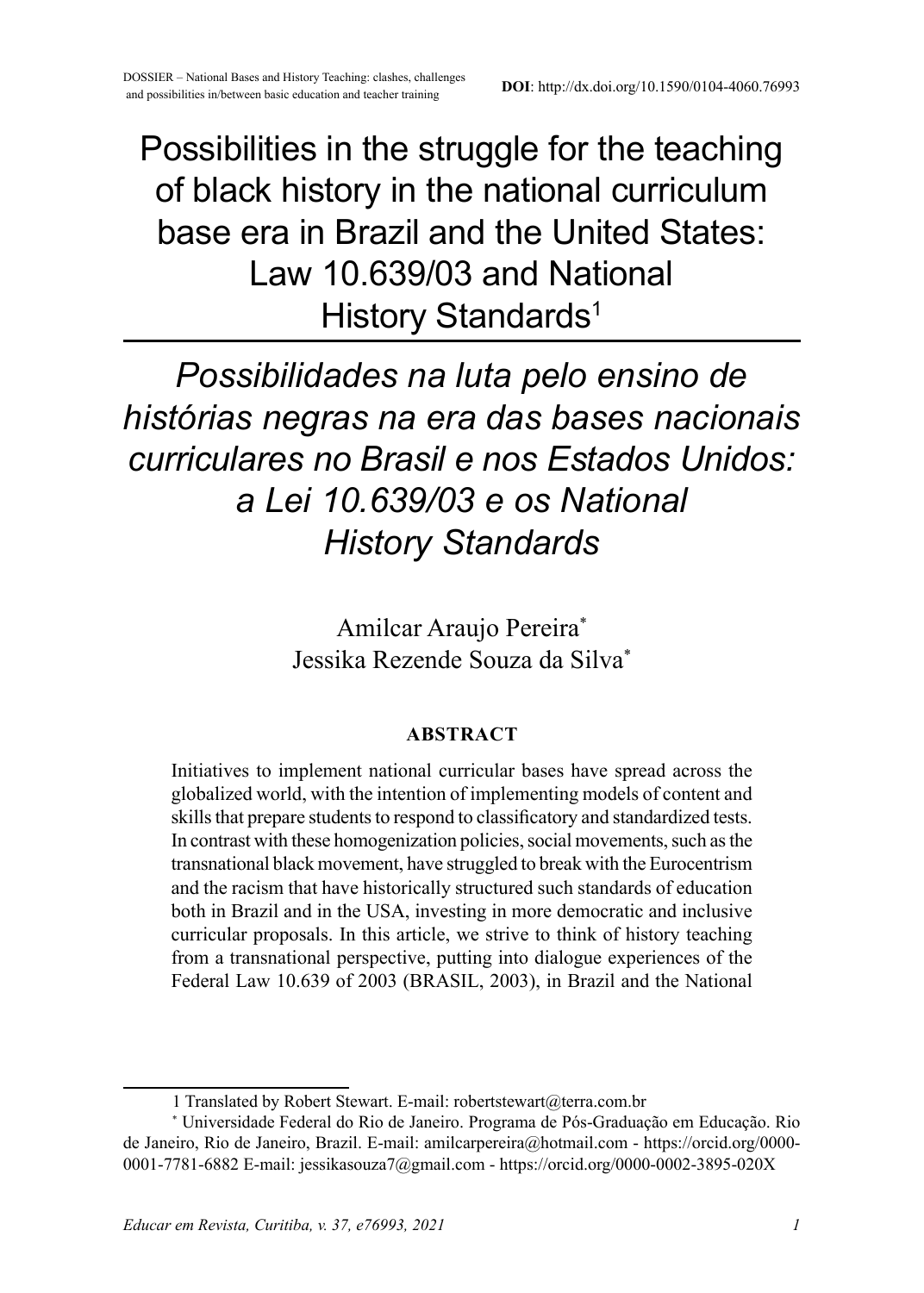History Standards of the 1990s in the United States, in the struggle for the acknowledgement of the role of black people and the diversity of their trajectories in school curricula.

*Keywords*: History teaching. Curriculum. Black History. Law 10.639/03. National History Standards.

#### **RESUMO**

Iniciativas de implantação de bases curriculares nacionais têm se espalhado no mundo globalizado com o intento de efetivar modelos de conteúdos e habilidades que preparem os estudantes para responder a testes classificatórios e padronizados. Contrastando com essas políticas de homogeneização, movimentos sociais, como o movimento negro em âmbito transnacional, têm lutado para romper com o eurocentrismo e o racismo que historicamente têm estruturado tais padrões presentes na educação tanto no Brasil quanto nos EUA, investindo em propostas curriculares mais democráticas e inclusivas. Neste artigo, buscamos pensar o ensino de história em perspectiva transnacional, colocando em diálogo as experiências da Lei Federal 10.639 de 2003 (BRASIL, 2003), no Brasil, e dos *National History Standards* [Padrões Nacionais de História], da década de 1990, nos Estados Unidos, na luta pelo reconhecimento do protagonismo dos negros e a diversidade das suas trajetórias nos currículos escolares.

*Palavras-chave*: Ensino de História. Currículo. História Negra. Lei Federal 10.639/03. *National History Standards*.

The history of black populations, marked by pain and violence, but also by creativity and resistance strategies, is an essential part of Americas' history. The Atlantic slave trade, which developed in the Modern Age, beginning in the sixteenth century, structured the social and economic relationships in countries where it was practiced (MATTOS, 2003). Several historians have demonstrated through their research that wherever slavery was practiced, it was resisted, and in a number of ways (REIS; GOMES, 1996). According to Pereira (2012), since slavery was a structuring factor in American societies in the Modern Age and since it was resisted wherever it was found, we can therefore suppose that these struggles against slavery were structuring factors in the social formation of these countries. There are diverse examples of studies conducted in the fields of history and education that have contributed in recent years to a better understanding of the black population agency in the historical formation of Brazilian and American society (LOVE, 2019; VIANA, 2016; PEREIRA, 2019). In the post-abolition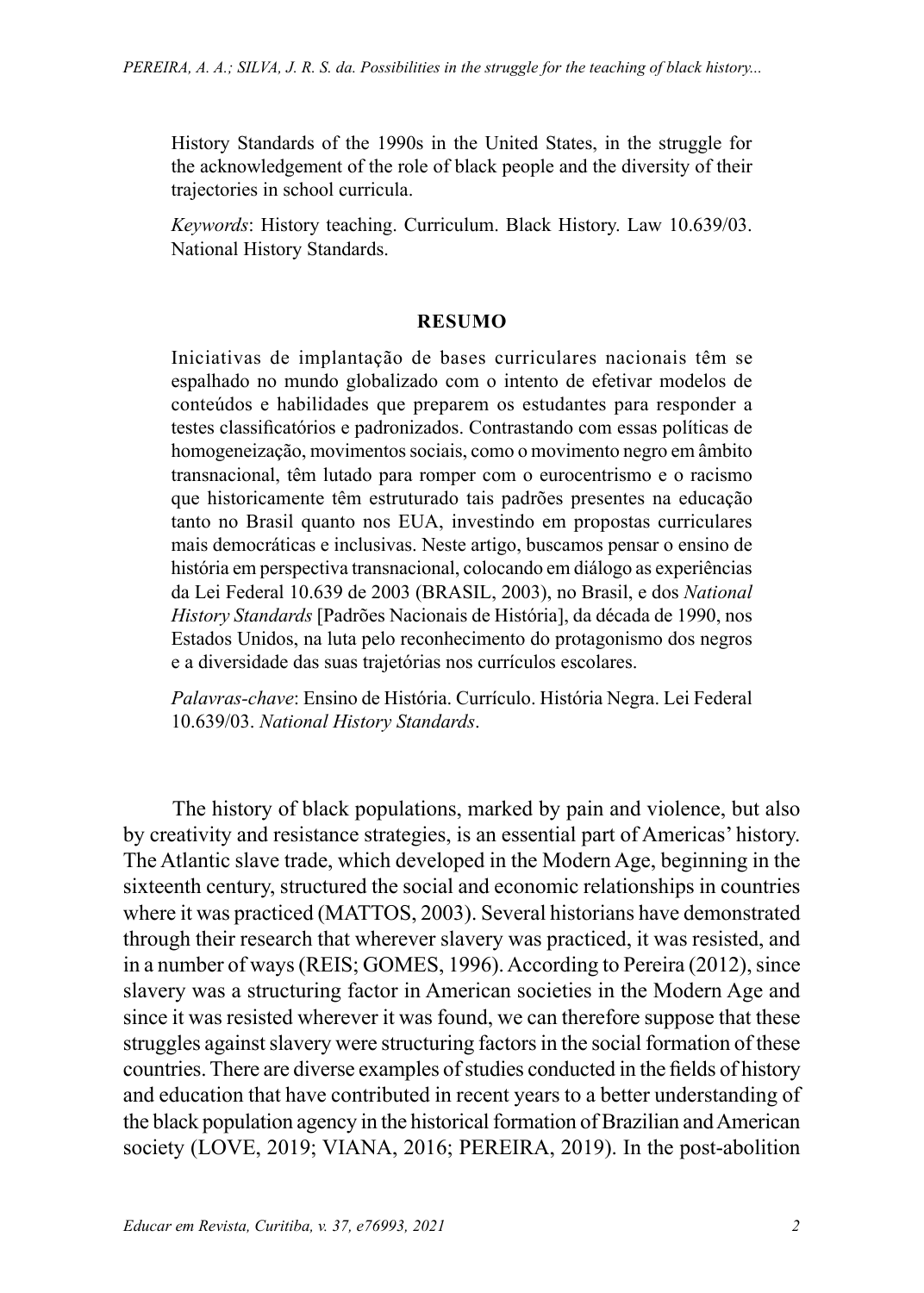period, the American continent continued to be marked by anti-racist struggles, to such an extent that the legacy of the struggles of black populations in African diaspora affects all people. When talking about the history of this continent in the last 500 years, it is not possible to do it so completely without including the history of black populations.

However, when examining the history curricula of the two countries with the largest black populations, Brazil and the United States, we have noticed that historical narratives based on Eurocentrism and underlying racism continue to be reproduced in their school curricula, as in their monuments and museums, marginalizing and excluding the black population. In this article, we seek to put into dialogue the attempts at reforming the traditional curricula in Brazil and the USA and including, in national curricula directives, historical narratives that address the notion of black people as protagonists and the diversity of their experiences. For this purpose, we will discuss some of the impacts and possibilities stemming from Law 10.639 of 2003 (BRASIL, 2003), which made compulsory the teaching of African and African-Brazilian history and cultures in every school in Brazil. We will also discuss proposals such as the National History Standards in the United States, understanding the place of the racial component in the preparation of school curricula in countries characterized by colonialism and racism.

#### **Race, curriculum and coloniality**

Race, conceived of as a political and social construction used to justify and attempt to naturalize the inferiority of phenotypical and cultural traits of colonized, non-white peoples, has historically been a structuring element for educational policies and curriculum directives in countries with a colonial past. This curricular conception has implied the subordination of numerous cultures and ethnic groups in favor of a white and western European standard of knowledge, consolidating a process of forgetting and silencing other forms of thinking and epistemology.

Amidst the fear of racial violence in the nineteenth century and of revolutionary disorder during most of the twentieth century (SMITH, 2010), both the Brazilian and American elites have sought in the doctrines of scientific racism, social Darwinism and, in its most extreme form, the racial supremacy of whites, models for maintaining political, financial and social stability. In the United States, Mendelian eugenics of the immutability of genetic characteristics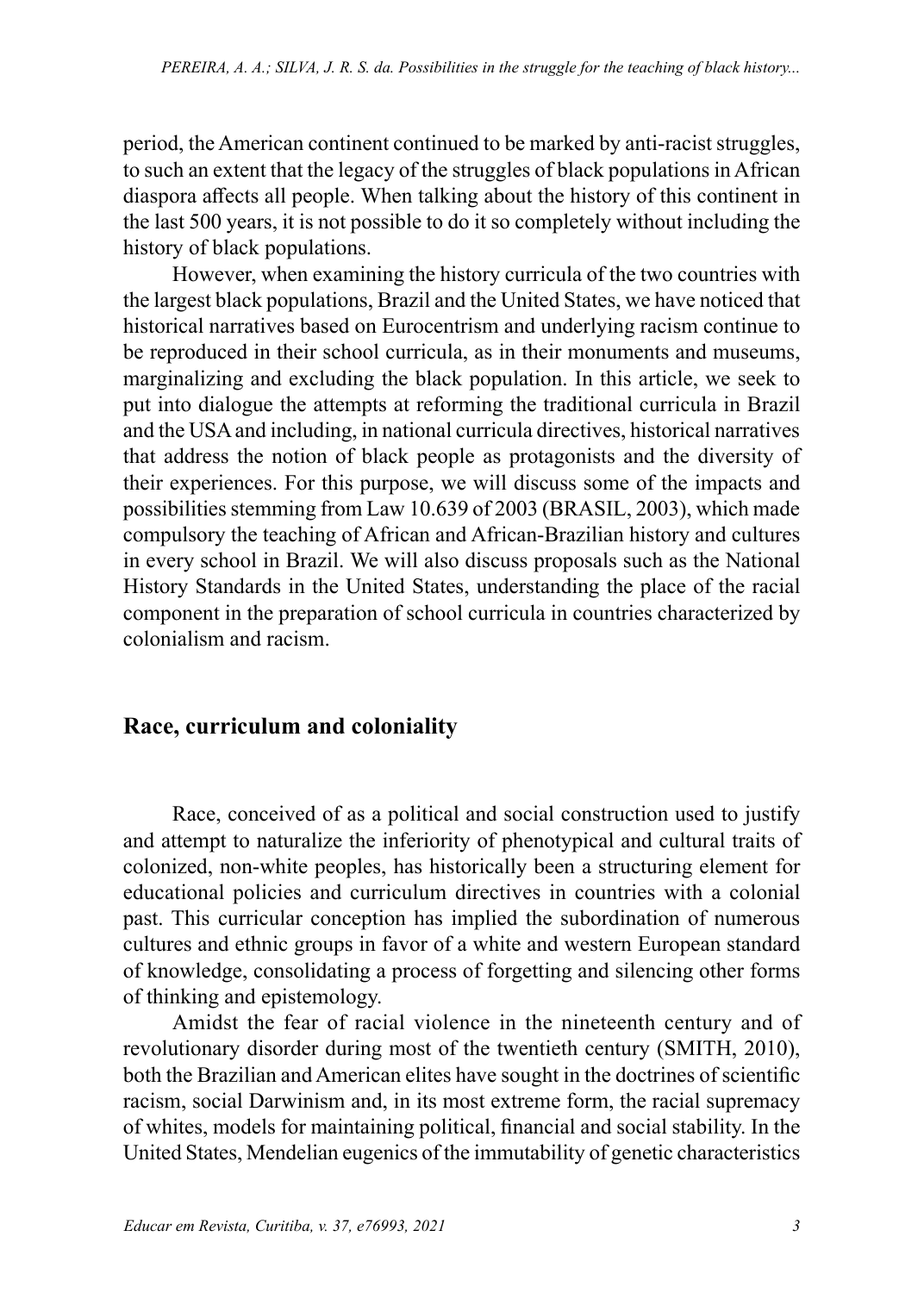and of the dissociation between hereditary units was established, while in Brazil, neo-Lamarckism was adopted, which argued that genetic deficiencies could be overcome in a single generation (TELLES, 2003).

In practice, the United States have implemented a "line of color", policed by the state: segregationist laws regulated marriage and sexual relations, as well as separation in public spaces. The one-drop rule, which stated that the existence of a single non-white ancestor excluded an individual from the category of whites, made no room for people of mixed race and left no doubt as to which group an individual belonged. The Brazilian government, on the other hand, after the failed whitening policy in the early decades of the twentieth century, invested in a nationalization campaign, especially in the beginning of the nineteen thirties, whose goal was to culturally integrate white, black and indigenous people under the banner of "Brazilianness", based on the idea that the country was constituted by a "race of people of mixed origins", upon whom moral, political and social attitude characteristics endowed with positivity were bestowed.

The appreciation of mixed races in Brazil, seen as a counterpoint to the racial segregation in the United States, for a long time, in the academic literature and in terms of common sense, was viewed as a striking difference between the race relations developed in the two countries. The forms of articulation by the black movements were also different. Andrews (1985), for instance, pointed out aspects that hindered the mobilization of African-Brazilians in the anti-racist struggle, such as the lack of segregationist legislation in Brazil, which would make racial discrimination more subtle and harder to detect, and the substantially more relaxed nature of the Brazilian racial hierarchy, which worked to undermine African-Brazilian political mobilization in many ways. However, we understand that education, especially public education, provided in both countries, could be seen as bearing many similarities, a fundamental factor when it comes to thinking of race relations in both Brazil and the United States (PEREIRA, 2019).

If, in eugenic terms, the racial theories adopted in the United States and Brazil sound radically different, in both cases, these theories were systematized in the school curricula and the historical narratives included therein. This was done aiming to delineate a profile of the nation in which blacks were defined and treated as a group of lower status and whose racist stereotypes were strengthened in order to create consistent barriers against their integration into society. In the discipline of history, America had become a space for the continuing domination of European white men and their western culture. In this context, blacks and indigenous people were presented as mere appendages in the process of perfecting white hegemony.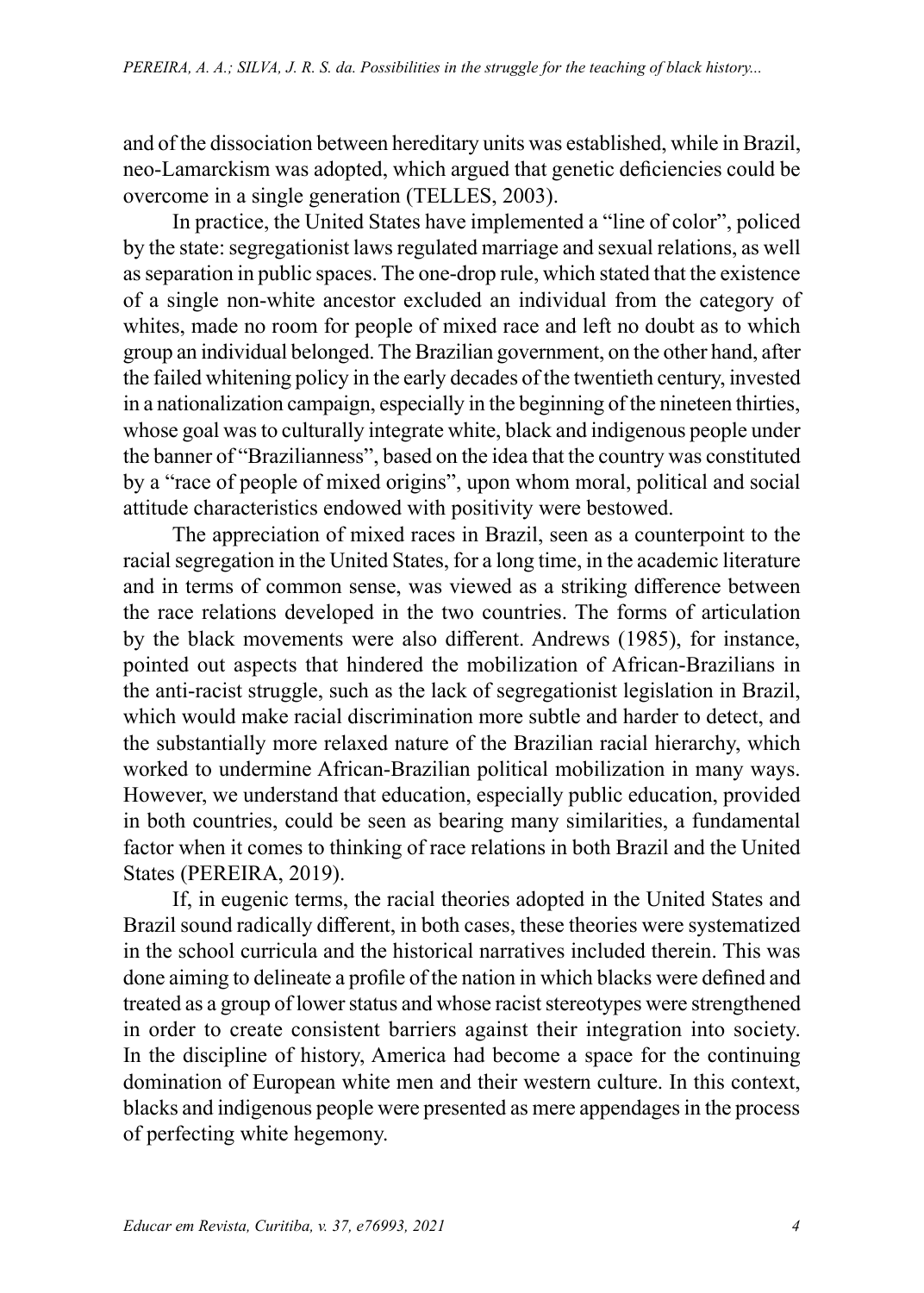This curricular concept was predominant in several countries in the American continent, including Brazil and the United States, which experienced what Hickling-Hudson and Ahlquist (2003) referred to as the paradox of the settler societies. In these societies, even after the end of the colonial empires, Eurocentrism continued to shape what came to be recognized as formal knowledge, and the white and/or European continued to be seen as the standard, the norm. On the other hand, the other groups were to play the role of the Other, constituting what Quijano (2005) referred to as "coloniality".

In the education system, coloniality has been expressed in the predominance of whites in positions of power, the lack of narratives with blacks and indigenous people as protagonists and the devaluing and exoticization of their cultures. This perpetuates the false idea that "it is white men who made history; discovered other lands; shaped the histories of science, the arts, and humanities; and made the important contributions to the world" (HICKLING-HUDSON; AHLQUIST, 2003, p. 85).

New curricular concepts have challenged the coloniality of knowledge in curricula, such as post-colonial thinking, which names and challenges the legacies of colonialism and its continuation through neo-colonial practices and investigates the underlying assumptions of discourses on Eurocentrism, including "whiteness", and explores approaches to construct alternatives to colonialist discourse (HICKLING-HUDSON; AHLQUIST, 2003). Moreover, post-colonial studies focus on processes of hybridism and translation and are compelled to perceive the whole phenomenon of colonization as a negotiation with the Other. As pointed out by Lopes (2013, p. 15, our translation):

> The colonizer, when dominating the colonized, needs to admit the possibility of negotiating meanings: I cannot colonize those whom I completely destroy. There are always relations of otherness mediated by power that constitute the negotiations that serve as the catalyst for constructing the identities of colonizer and colonized. Although these negotiations on their own are not capable of instituting democracy or of eliminating power, they are also not a pure cultural saturation of the colonized.

Thus, the curriculum is configured as a connector between diverse epistemic places, an arena in which the various local cultures therein and the hegemonic global cultures co-exist, negotiate and struggle (MACEDO, 2006). Thinking of the curriculum from this perspective allows us to visualize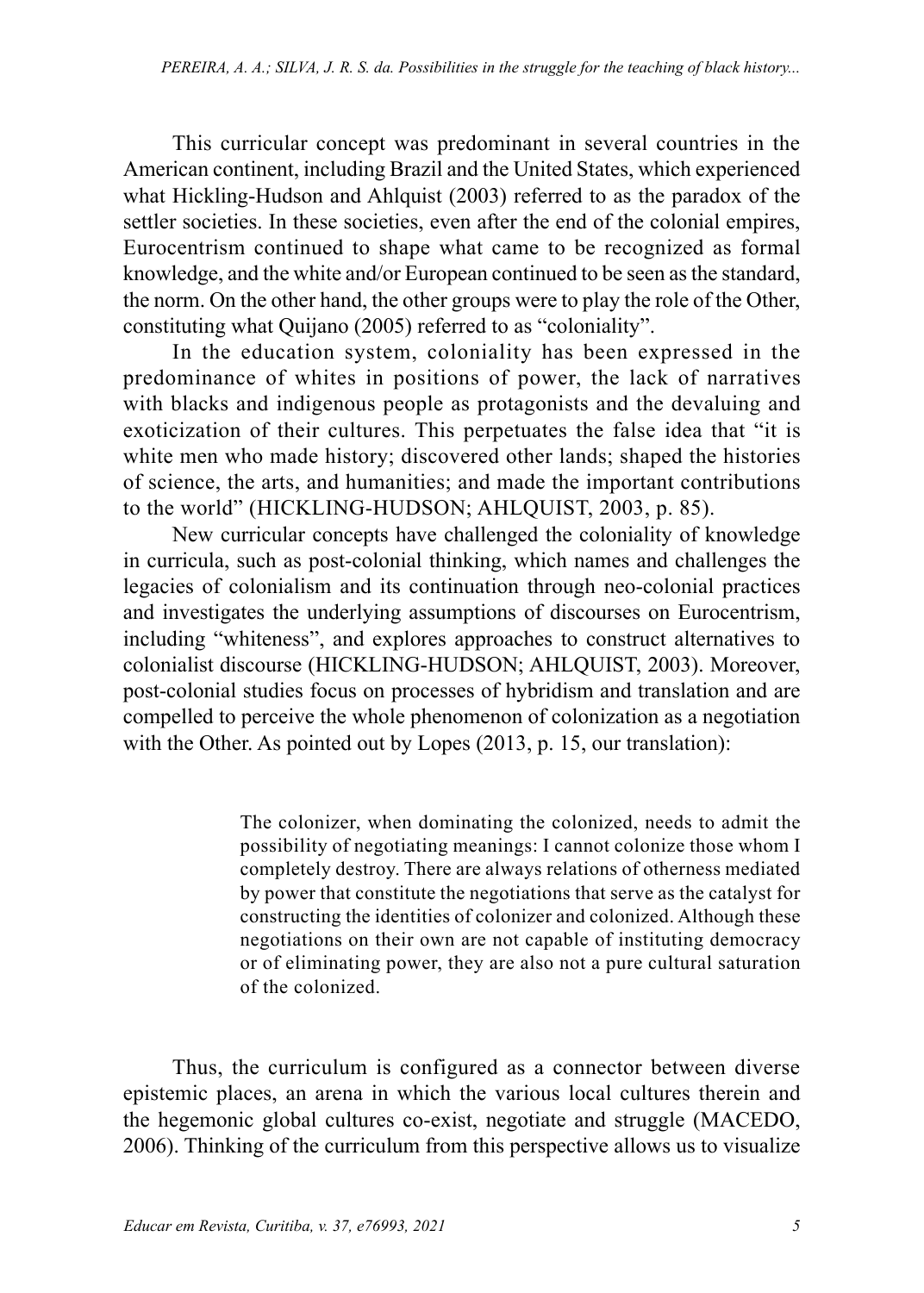the struggles of the historically subordinated people and the epistemes that are invisible and have been made inferior, and thus disassemble the colonial discourse, essentialisms and polarities.

History is power. Telling history is an exercise of power. This is why the struggle to recover the histories of black people from their point of view rather from within the prism of the colonizer has been a constant demand of black movements in the African diaspora. Throughout the last century, it has been possible to identify African-Brazilian and African-American initiatives that have denounced the inadequacy of curricula and their different mechanisms of subversion. Knowing that in this process the negotiation of belonging is always a contingent translation and a transfer of meanings, we will focus on the antiracist strategies in education and, more specifically, in history curricula in the sense of including subordinated and marginalized narratives.

# **Teaching black histories: a transnational struggle**

Definitively, "Black lives matter". This sentence has circulated in the African diaspora in different ways for centuries, as the black population has fought for its humanity and equality, even during the times of colonialism and slavery. Since 2012, with the creation of the Black Lives Matter movement, it has been projected around the world on social media. This projection, made possible due to the existence of a historical struggle against racism, gained strength recently, beginning on 25 May 2020, through the video that quickly went viral online depicting the murder of George Floyd, a black man killed by a white policeman in the city of Minneapolis in the USA. The policeman used his knee to pin down Floyd's neck for over eight minutes, even though he heard the man begging for his life. Thousands of people took to the streets in the ensuing months to protest against racism in several cities around the world. This fight against racism, which has crossed national borders and has been understood as a transnational political struggle, is momentous in societies like Brazil and the United States. The racism that enables the dehumanization of black people and, consequently, events like the murder of George Floyd has also historically structured the inequalities that exist in Brazil and many other countries. For a long time, in both Brazil and the United States, militants from the black movement have understood that if black lives do not matter in the curricula and teaching of history in schools, it will be even more difficult to fight racism in societies as a whole. Therefore, the transnational black movement in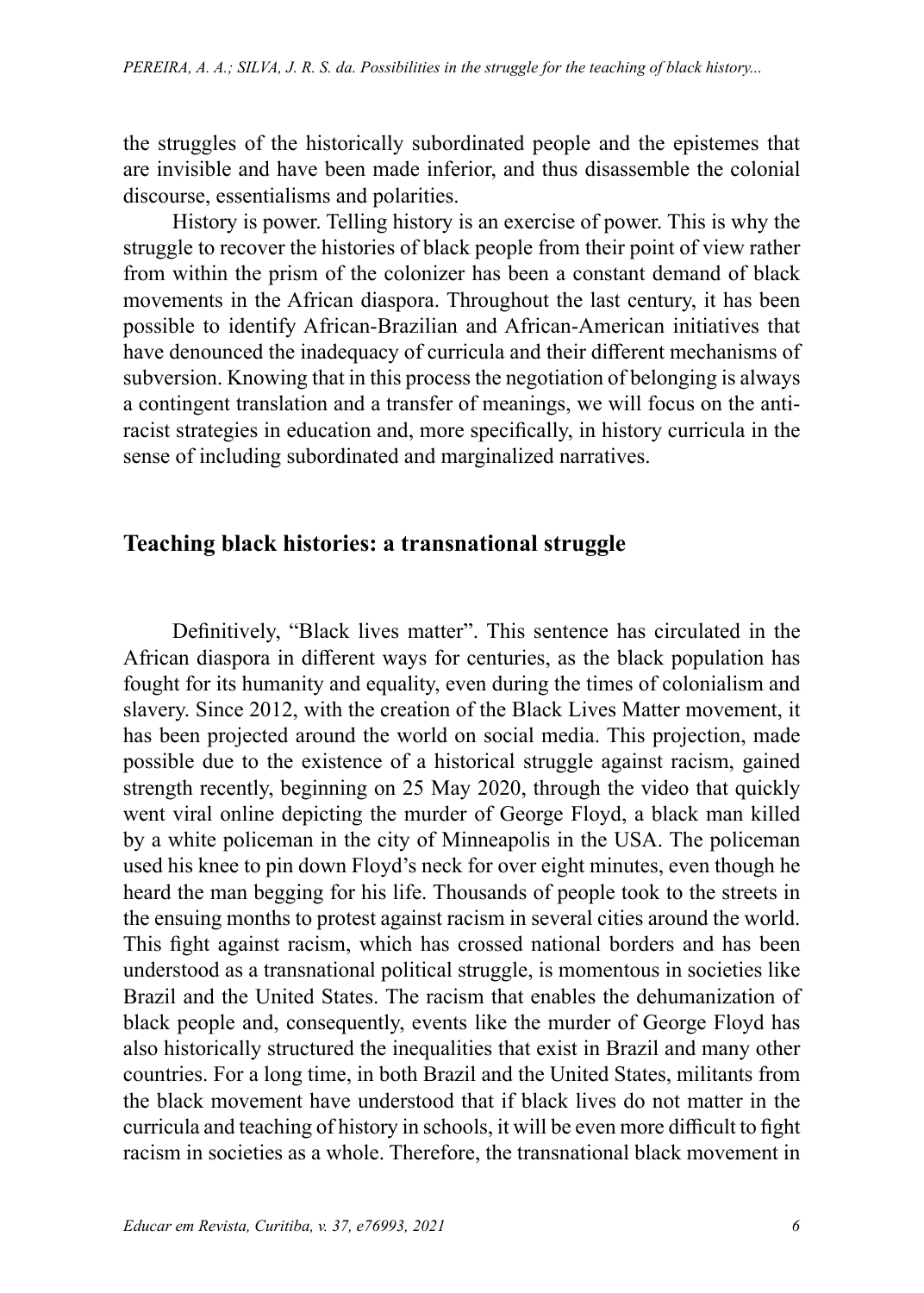the field of education and specifically in the teaching of history, so that black lives also matter in curricula, has been a striking and fundamental characteristic for decades in both Brazil and the USA (PEREIRA, 2019).

Racist principles were so deeply rooted in American societies that, even in societies that are as socioeconomically different as Brazil and the United States, the curricula today remain similar with regard to how they treat Afro-descendant populations. Consequently, in both countries we have identified textbooks and teaching practices that treated blacks as inferior beings whose historical experiences have been marginalized or made totally invisible. Nevertheless, since the mid-nineteenth century, when colonized curricula began to be structured, many advances have been made concerning the history that is taught about blacks. Racist discourses no longer go unnoticed and without being rejected by students and teachers at all levels of schooling.

The valuing of education was mobilized by the black movement in Brazil to rise socially and surpass inferior stereotyping, as pointed out by Gomes (2012b, p. 735, our translation):

> It is understood by the black movement as a right gradually won by those who fight for democracy, as an additional possibility for social ascension, betting on the production of knowledge that values dialogue between different social subjects and their cultures and as a space for the formation of citizens who stand against each and every form of discrimination.

Faced with an education system that has disqualified and excluded them, African-Brazilian militants and intellectuals created institutions to educate the black population, began to subvert Eurocentric curricula and demand from the state the study of the history of the African continent, the struggle of black people in Brazil, black Brazilian culture and the culture of blacks in the formation of Brazilian national society. One of the most subversive experiments was undertaken by the Brazilian Black Front in the 1930s, which established a school attended by thousands of black students with the motto "Gather, Educate and Guide". This subversive experiment would lead to a new debate on the education of black people in Brazil by introducing an alternative narrative of the history of Brazilian blacks in order to combat the colonialist discourse of official history (GONÇALVES; SILVA, 2000).

The agenda of the black movement intensified in the sphere of education in 1978, with the greater political openness towards the end of the military regime. According to Santos (2005), at this time, their demands concentrated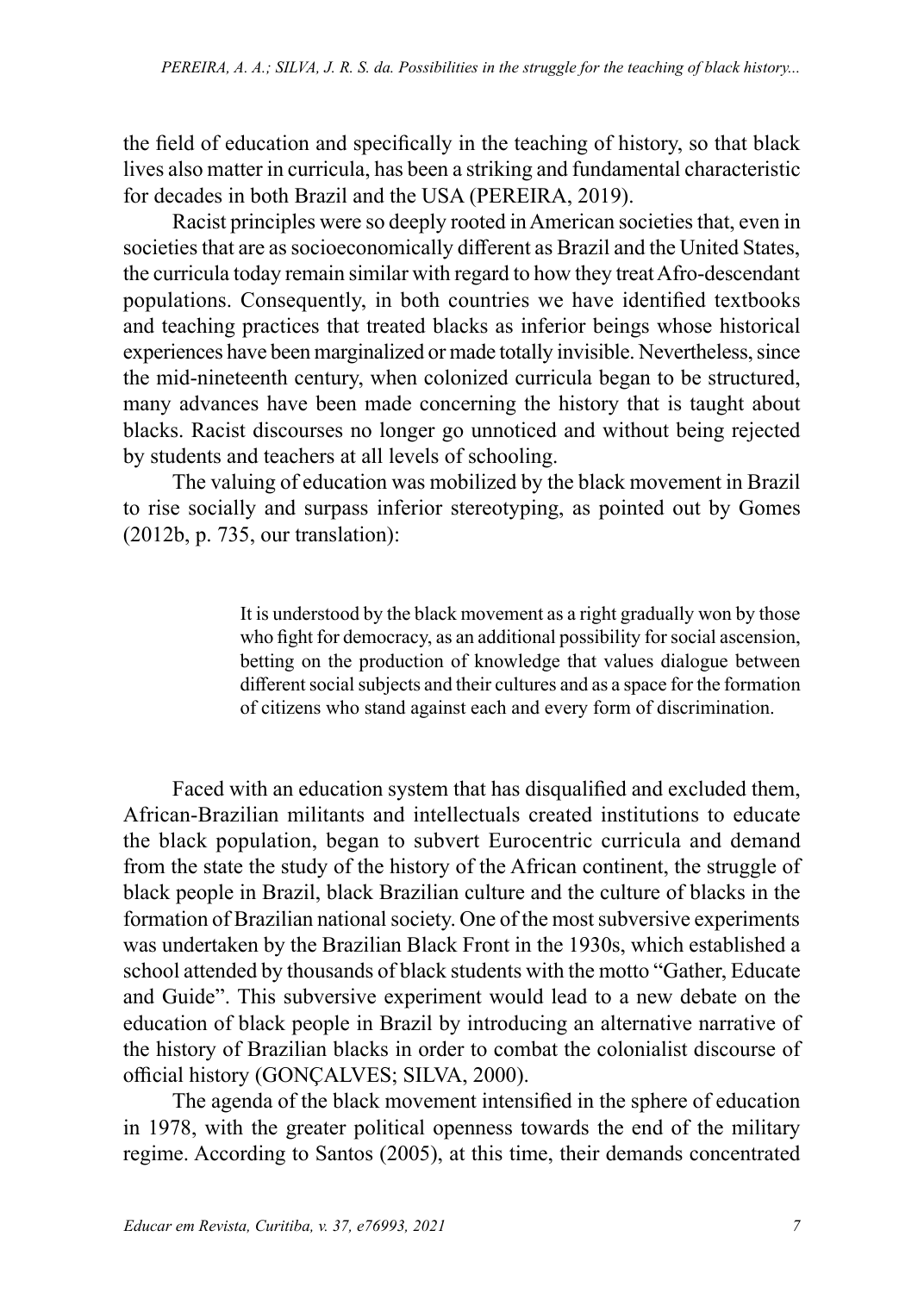on debates about racism, black culture, education, labor, black women and international politics. There was also a growing concern over reformulating school curricula with a view to valuing the role of black people in the history of Brazil, with the proposed introduction of the teaching of African history and languages. These demands grew in keeping with the process of reintroducing democracy in Brazil. In 1982, in their Action Program, the United Black Movement defended the demystification of Brazilian racial democracy and the struggle to introduce the history of Africa and black people in Brazil into school curricula (DOMINGUES, 2007).

On the eve of the promulgation of the Constitution of 1988, sixty-three groups from the black movement gathered at the national Black Convention) for the Constitution to pressure the Constitutional Assembly to guarantee by law a ban on publicity that showed prejudice towards religion, race, class or color in books, newspapers and magazines, and an educational process that respected all aspects of Brazilian culture (SANTOS, 2005). As a result of these pressures, the new constitution initiated a progressive acceptance of the demands of the black movement, enabling policies of reparations for the slavery of Africans in Brazil through the granting of collective land deeds to traditional black communities recognized as "remnants of quilombos" and the official recognition of immaterial heritage related to the legacy of enslaved populations.

The Federal Constitution of 1988 (BRASIL, 1988) addressed the right to education and the teaching of history based on valuing diversity and fighting racism and racial discrimination. In 1995, during the Zumbi dos Palmares March against racism, for citizenship and life, once again the black movements reinforced these guidelines by delivering to President Fernando Henrique Cardoso their Program for overcoming racism and social inequality. In response to these protests, in the 1990s, several laws were sanctioned, at the state and municipal levels, aiming to not using school textbooks that spread prejudice. These laws also instituted the inclusion, in school subjects, of spaces in the curriculum for the histories of black people in Brazil and the history of the African continent. Santos (2005), when providing examples, points to the Organic Laws of the Municipalities of Salvador, Belo Horizonte, Teresina, Rio de Janeiro and Porto Alegre, which were altered to include the history of black people in school curricula. In the United States, the second half of the twentieth century was also characterized by the growing struggle for racial equality. We will not delve deeply here into the complex nature of the civil rights movements, black power or black nationalism, as we will focus on the field of education, where one of the most profound changes was desegregation in schools. In its decision on the case of Brown vs. Board of Education, in May 1954, the US Supreme Court had ruled that segregation in public schools based solely on race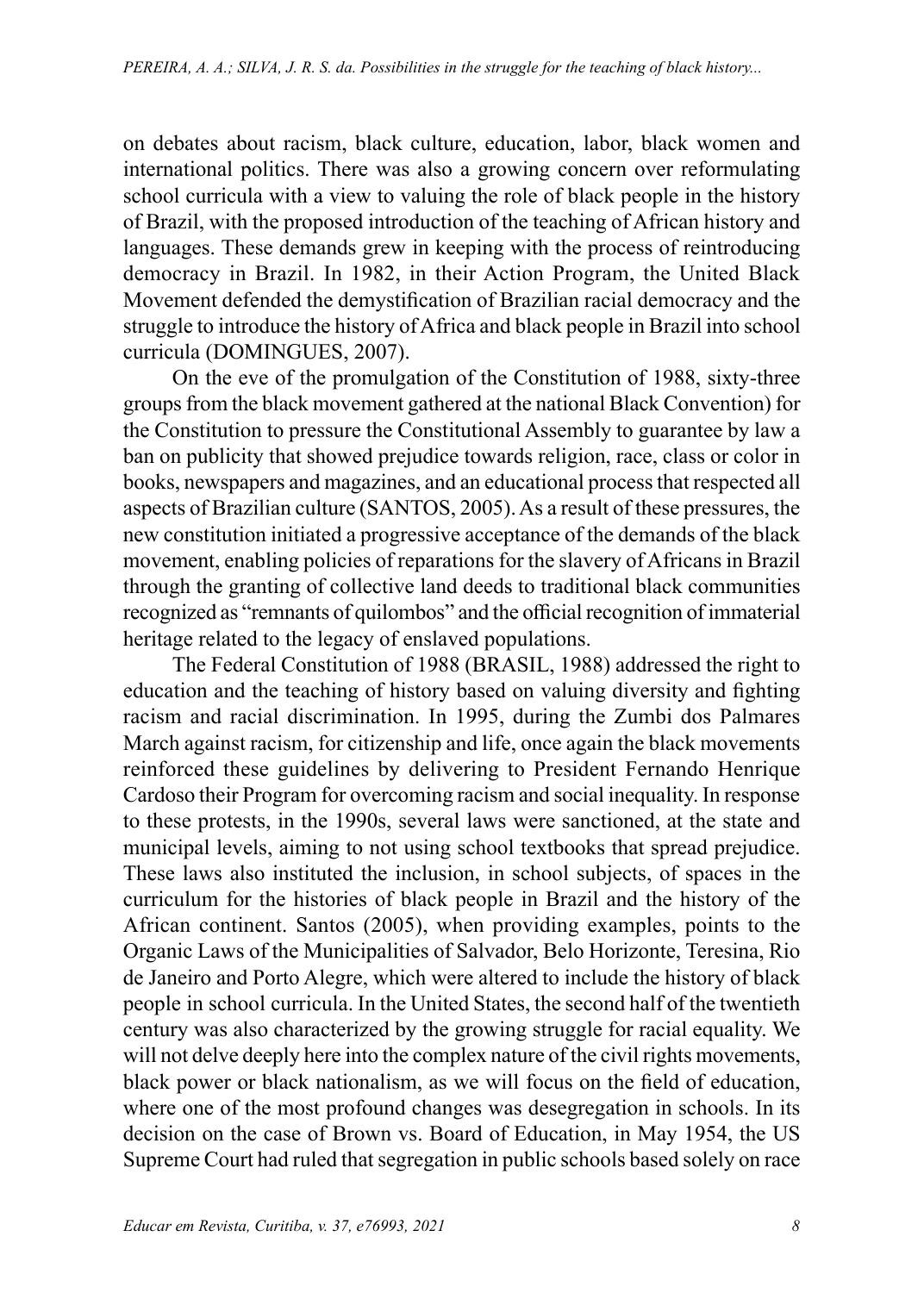was unconstitutional and denied black children equal opportunities in education. In practice, Love (2019) showed that blacks were kept in economic and racial isolation as whites moved to the suburbs and ensured that black children could never attend the same schools as their children.

Around thirty-eight thousand African-American teachers and principals lost their jobs due to the closure of black schools and the fact that white parents did not want them teaching their children. However, if between 1955 and 1970, while fighting to destroy the segregationist structure, the civil rights movement did not succeed in totally transforming race relations in the USA, it at least helped African-Americans to gain more power at the local level. Consequently, many school councils, curricular committees and history departments in high schools began to include more African Americans and even whites who rejected the ideology of white supremacy (LOEWEN, 1995).

The first changes in this respect could be seen in the approaches used in textbooks. Although they did not break totally from the white supremacy view, this view became less explicit. If in the first half of the twentieth century slavery was included in books as something positive and cast in a positive light, according to Loewen (1995), after the 1960s, textbooks dedicated more space to the subject of slavery and began to address it as the main cause of the civil war. They also characterized the brutality of this system and its impact on African-American lives. The Reconstruction era was also revised $2$  to include discussions on the integration and exclusion of African Americans in the economic and political system.

### **Law 10.639/03 and the National History Standards: transnational struggles for the emergence of black histories**

The passage from the twentieth to the twenty-first century was characterized by an advance in international debates on racial issues and education. These debates began with the 1<sup>st</sup> Conference on Black Culture in the Americas in 1977 in Colombia, which demanded the rewriting of black history and the diffusion and participation of blacks in building America at all levels of schooling.

<sup>2</sup> The Reconstruction era (1865-1877) is the name given to the period following the American Civil War (1861-1865), when the victors, the North, directed their efforts towards the abolition of slavery, the disbanding of the Confederate States of America, the reconstruction of the country and the Constitution of the United States.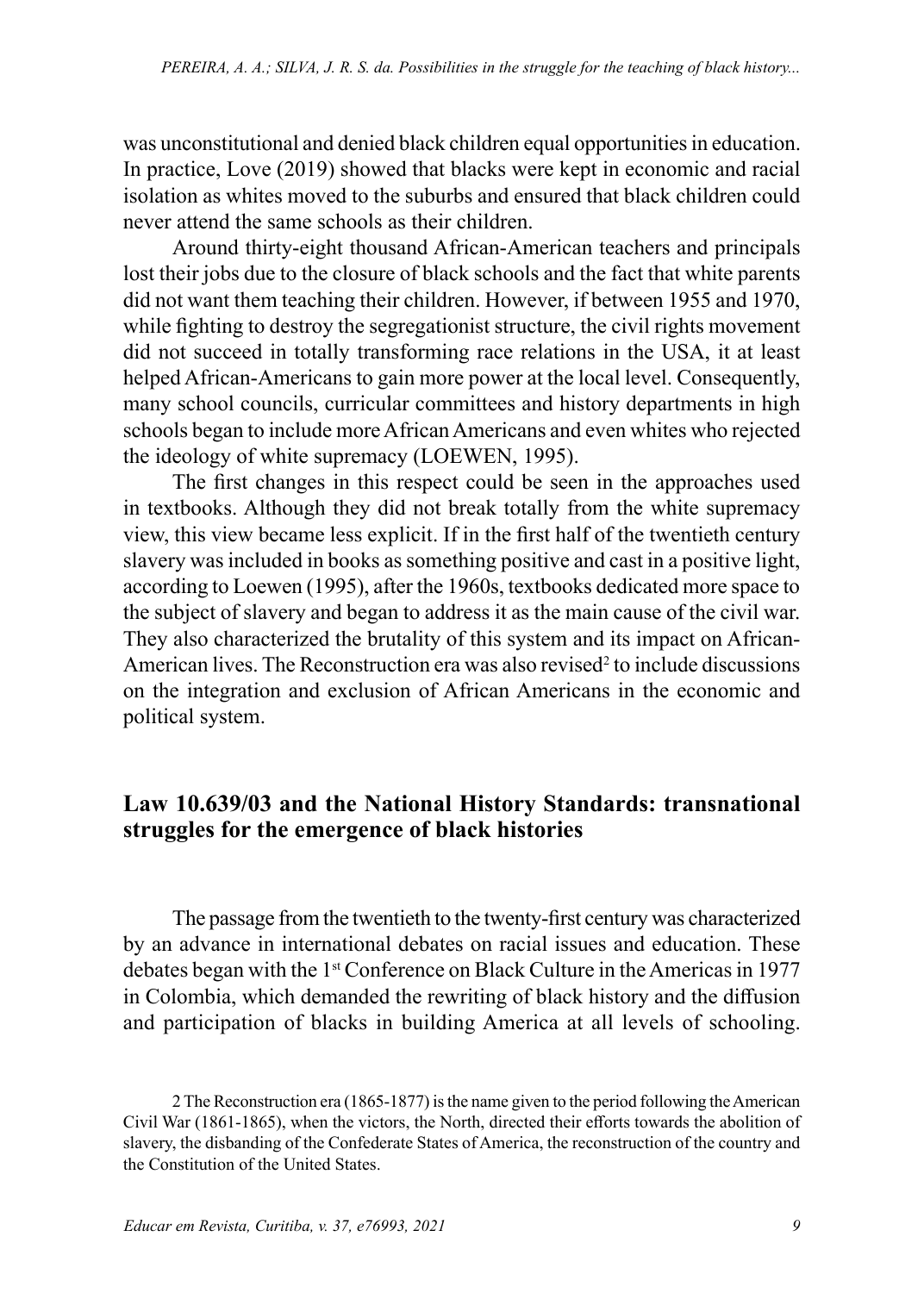The debates continued up to the World Conference against Racism, Racial Discrimination, Xenophobia and Related Intolerance, in Durban, which would become a benchmark for curricular decisions in the 2000s. We must highlight that the Rapporteur General of the World Conference against Racism was Edna Roland, a militant in the Brazilian black movement, nominated for this role by the Brazilian government (ALBERTI; PEREIRA, 2007). The participation of the Brazilian black movement at the conference in Durban, especially the attendance of black women, such as Edna Roland herself, was fundamental in achieving the results at the international level against racism in recent decades. Since the mid-twentieth century, the struggles for national freedom in Africa, especially with the end of the Apartheid system and with the democratic election of Nelson Mandela in South Africa in 1994 have strengthened the anti-racist struggle in the African diaspora. Consequently, the demands of the black movements in the Americas for the repositioning of Africans and their descendants in the writing of history have also gained traction.

Approved by the United Nations (UN) in 1997, the Durban Conference was preceded by four regional conferences in Europe, America, Africa and Asia that discussed racism and racial discrimination in order to formulate plans to eradicate them. Attended by representatives from 173 countries, the conference attracted attention to the subject of reparations policies for Africa and Afro-descendants due to the Atlantic slave trade and its outcomes. In its program to achieve the eradication of all forms of prejudice, the states were urged to promote "the full and accurate inclusion of the history and contribution of Africans and people of African descent in the education curriculum" and textbook and curriculum reviews and amendments "so as to eliminate any elements that might promote racism, racial discrimination, xenophobia and related intolerance or reinforce negative stereotypes, and to include material that refutes such stereotypes" (DECLARAÇÃO E PROGRAMA DE AÇÃO, 2001, p. 73-74, our translation).

The debates in Durban resonated in the American continent and influenced the creation of the Special Rapporteurship on the Rights of Persons of African Descent and Racial Discrimination, in 2005, and the Inter-American Commission on Human Rights, which gave rise to the work group known as the "Inter-American Convention against Racism and All forms of Discrimination and Intolerance", whose priority for the Americas was the preparation and implementation of teaching content and materials that combat prejudice (VIANA, 2016, p. 80). In Brazil and the United States, this movement oriented a series of mobilizations to promote changes in the curriculum at the local and national levels throughout the 2000s.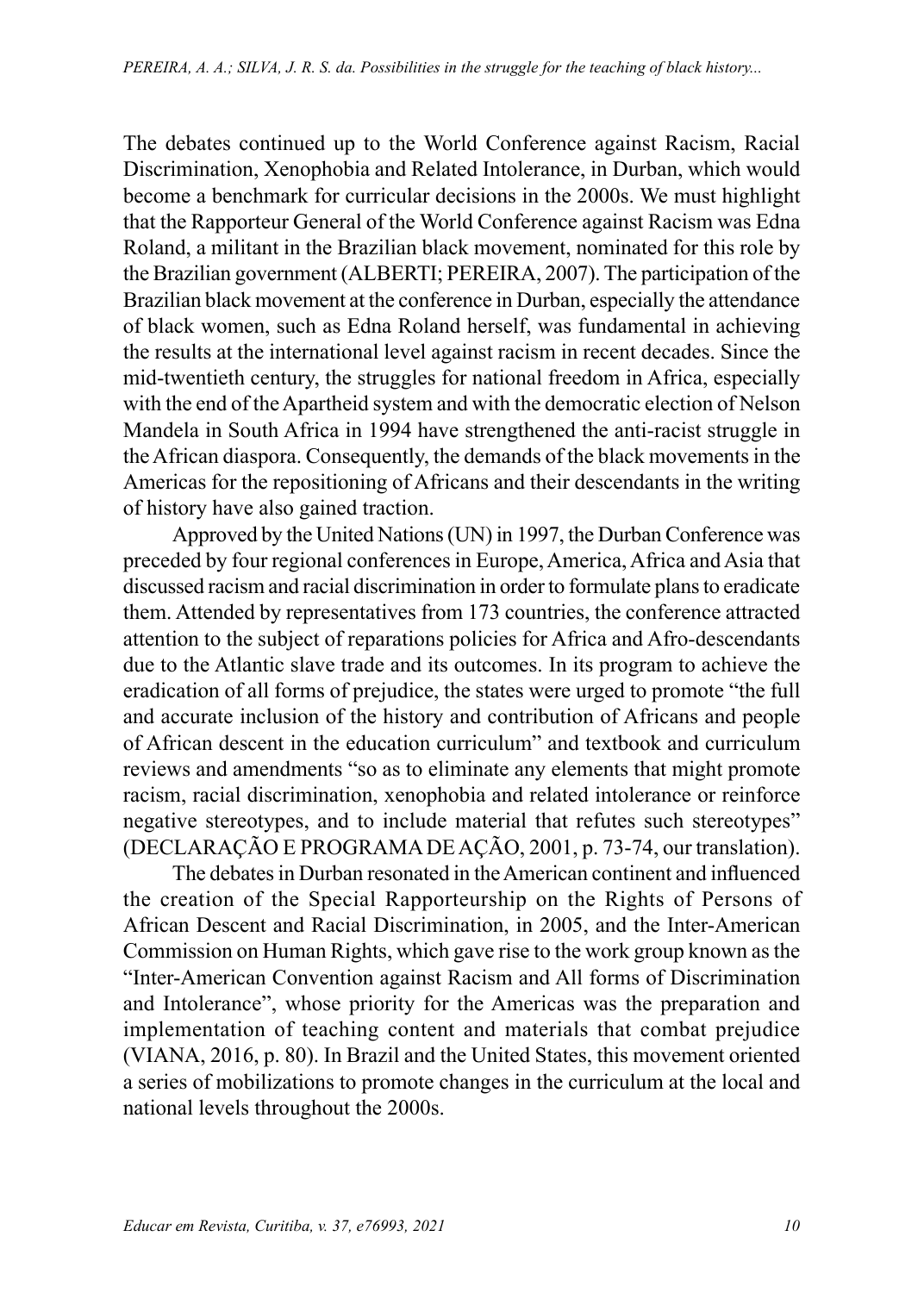Brazil, as a signatory of the Durban Plan of Action, internationally recognized the existence of racism in our country and committed itself to take measures to overcome it. Because of this commitment and bowing to the pressures and political articulations of the black movement, the government created the *Secretaria de Políticas de Promoção da Igualdade Racial* (SEPPIR) [Secretariat for Policies for the Promotion of Racial Equality] in 2003 and, in 2004, the *Secretaria da Educação Continuada, Alfabetização e Diversidade* (SECAD) [Secretariat for Ongoing Education, Literacy and Diversity], within the Ministry of Education. According to former minister of the SEPPIR, Nilma Lino Gomes (2012), the historical demand for articulation between the right to education and diversity arising from social movements and, particularly, from the black movement, gained force in the organizational structure of the Ministry of Education. The possibility of a major curriculum change arose through the implementation of Law 10.639 of 2003 (BRASIL, 2003), which modified Article 26 of the *Lei de Diretrizes e Bases da Educação* [Law of Directives and Bases of Education], making the teaching of the history and culture of Africa and African descendants compulsory:

> Article 1, Law 9.394, of 20 December 1996 comes into force with the addition of the following articles 26-A, 79-A and 79-B: "Art. 26- A. In elementary and high school education institutions, both official and private, the teaching of African-Brazilian history and culture is compulsory. § 1 The content of the program to which this article refers shall include the study of the history of Africa and Africans, the struggle of black people in Brazil, Brazilian black culture and blacks in the formation of national society, depicting the contribution of black people in the social, economic and political fields pertinent to the history of Brazil. § 2º The content referring to the African-Brazilian history and culture is to be taught within the entire school curriculum, especially in the fields of Artistic Education and Brazilian Literature and History [...]" (BRASIL, 2003, our translation).

 In accordance with the *Diretrizes Curriculares Nacionais para a Educação das Relações* Étnico-Raciais *e para o Ensino de História e Cultura Afro-Brasileira* [National Curricular Directives for the Education of Ethnic and Race Relations and for the Teaching of African-Brazilian History and Culture], the past of the descendants of African people needed to be told in other ways. The history of Africans and their descendants would no longer be restricted to the subject of slavery and told from the viewpoint of tutelage or submission. The new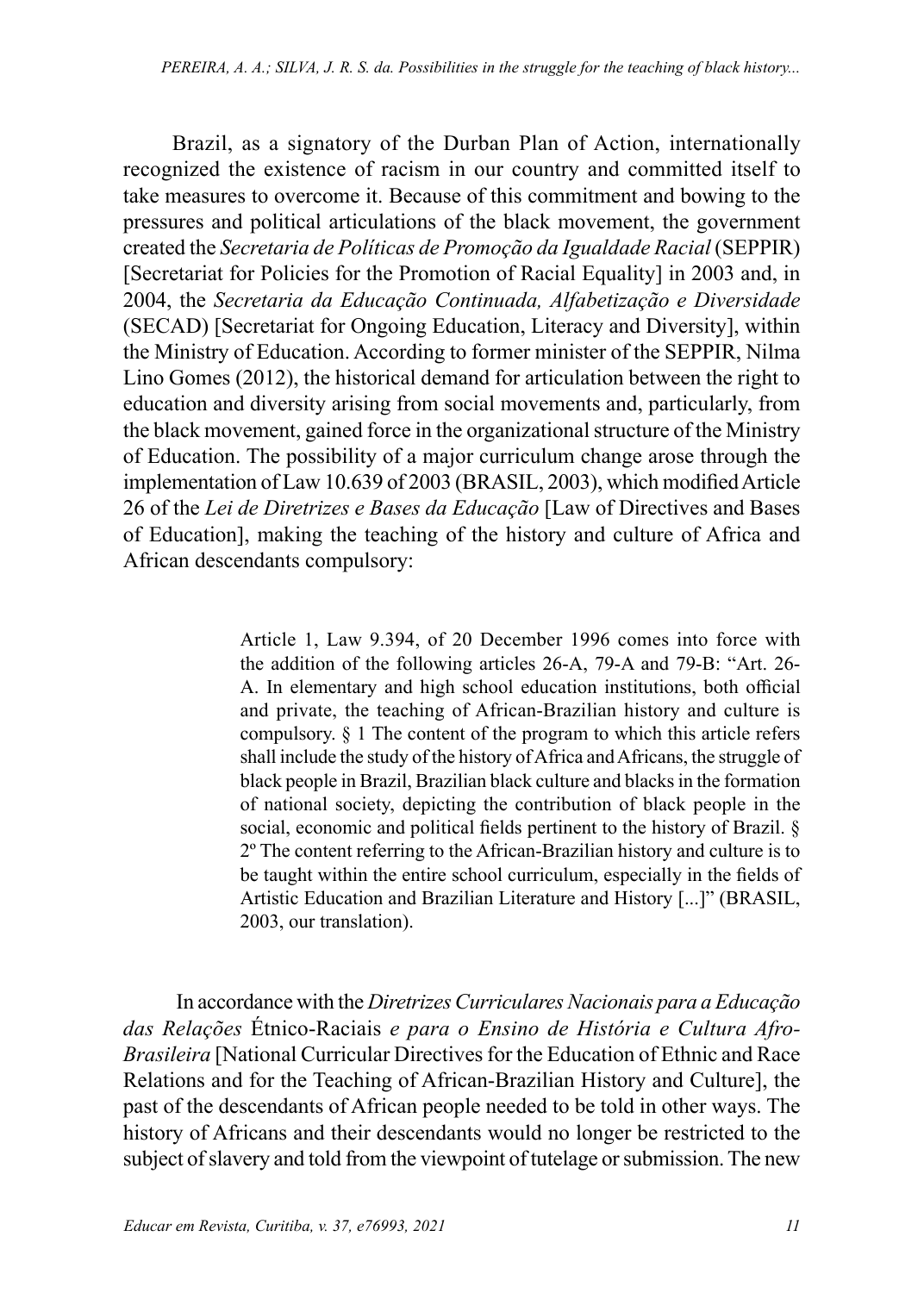legislation encourages the divulging and study of the effective participation of black people in the history of Brazil in a number of fields, including economics, politics, culture and science. Law 10.639/03 (BRASIL, 2003), which is a direct result of the political actions of the Brazilian black movement<sup>3</sup>, in constant dialogue with processes occurring at the international level, such as those mentioned above, regulates the entire basic education system and different school disciplines. It also seeks to overcome the Eurocentric viewpoint and promote the democratization of teaching by demanding changes in how blacks are represented. It questions positions of power and problematizes the relationship between rights and privileges, paving the way for the decolonization of curricula in basic and higher education.

More than introducing a new curricular component, the law in question legitimizes the approach of themes linked to African and African-Brazilian history and culture, proposing alternative and emancipatory narratives that oppose the historically dominant Eurocentric perspective. The legislation paved the way for the construction of an anti-racist education system and an epistemological and curricular breakthrough, given that the inclusion of the historical and cultural African and African-Brazilian experience would shed light on the persistence of colonialism and racism. It would also establish contextual histories, articulated in a network, enabling a broader worldview (GOMES, 2012a, 2012b).

The transformational potential of Law 10.639/03 (BRASIL, 2003), however, does not mean that there was no opposition to how this bill was sanctioned. The fact that no goals were set and no agency was made responsible for guaranteeing the implementation of the law was the object of considerable criticism, given that putting it into practice in the classroom ended up falling to teachers, depending on their interest and willingness to engage. Not requiring the reformulation of course programs, especially in teacher qualification and training to prepare teachers to give classes on African-Brazilian history and culture was considered by many people as a contradiction that would make it impossible to achieve the goals of the law (SANTOS, 2005). Even today, over seventeen years after the promulgation of the law, there are teachers who claim that they do not have the necessary training to meet the demands of a less Eurocentric education system, although advances have been made in the availability of ongoing training and the production of textbooks and teaching materials in this respect.

<sup>3</sup> Regarding the process of struggles of the black movement and the drafting of the bill of law that was passed in the National Congress and sanctioned by the President of the Republic as Law 10.639/03 (BRASIL, 2003), see: Pereira (2017).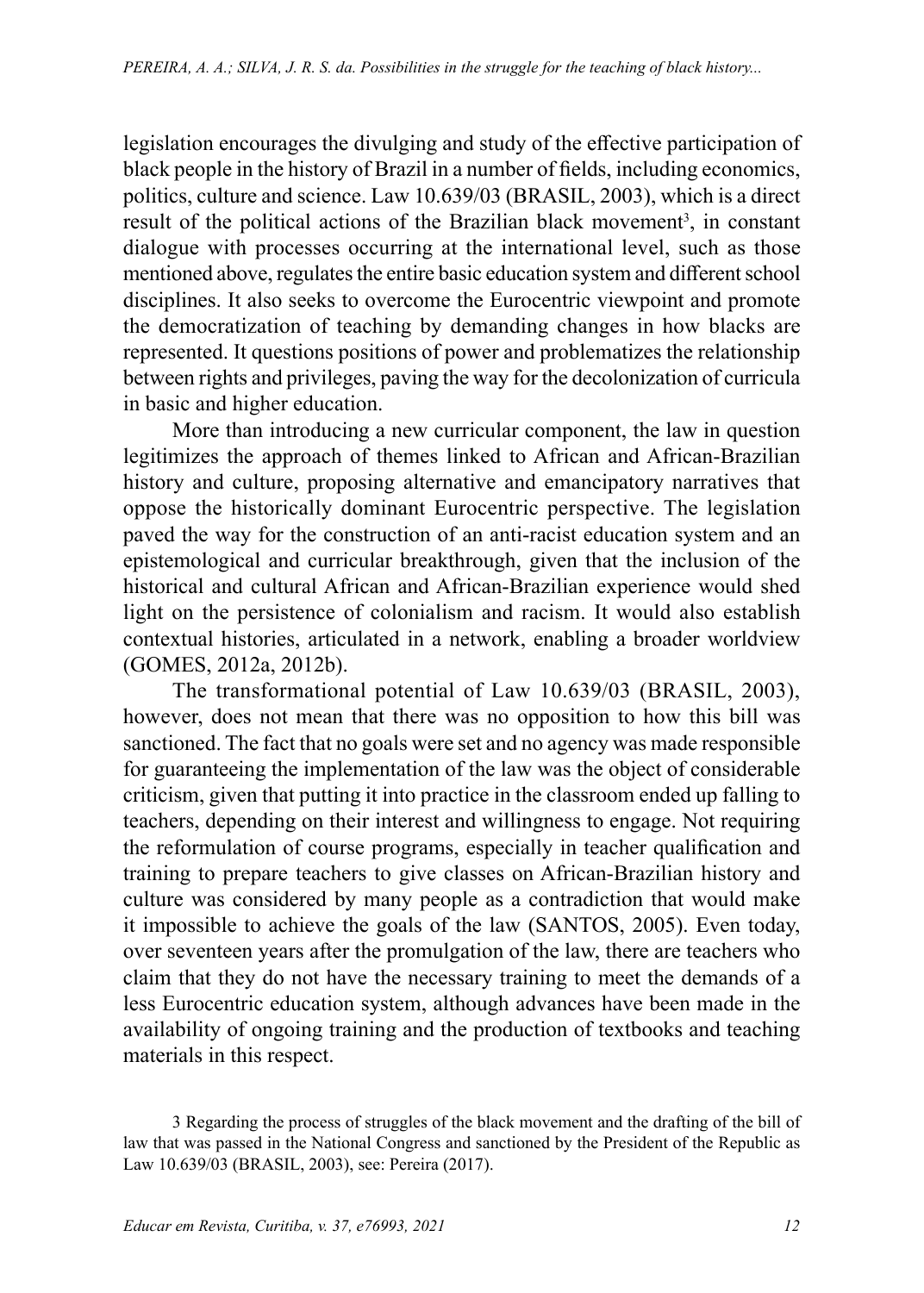The news of the formulation of the *Base Nacional Comum Curricular* (BNCC) [ National Common Curriculum Base] was monitored with particular interest by the groups and individuals committed to the implementation of Law 10.639/03 (BRASIL, 2003). There were high expectations that the version that was passed would ensure the more effective inclusion of African and African-Brazilian history in school curricula. Nevertheless, there was also the fear that the approved BNCC would have the opposite effect. Although the document could not annul Law 10.639/03 (BRASIL, 2003), depending on the curricular planning that it presented, it could create obstacles in practice regarding the implementation of the law, since the production of textbooks and teacher training, factors that directly impact the reality of the classroom, were based on the BNCC. For these reasons, there was an intense clash over the contents that would make up the BNCC and several versions were drafted before a final decision was reached, as we will see.

The struggle to redeem the histories of black populations and include them in school curricula has historically mobilized the black movement in the USA, as demonstrated in reports and articles published by the black press throughout the nineteenth and twentieth centuries. Pereira (2019, p. 131), when analyzing the archives of the *Chicago Defender* and *New York Amsterdam News,* found that the drive for the teaching of black history was viewed as a strategy to raise the self-esteem of African Americans, confirm their humanity and encourage them to face the racist oppression that they experienced in American society.

The author cites, as an example, an article<sup>4</sup> published in the *Chicago Defender* on 9<sup>th</sup> December 1939, in which the writer John W. Tate Jr argued that only through knowledge of their own history could black people free themselves from inferiority complexes, accusing black politicians and teachers of propagating Eurocentric curricula, even in black schools. This argument by Tate Jr could serve as an example of the anxiety of the black movement in the diaspora that recognized in the teaching of history a powerful tool against racism: "Study Negro history – let this be the motto of the present-day Negro! And let him study scientifically by studying the biographies of his great men" (TATE JR, 1939 *apud* PEREIRA, 2019, p. 133).

Following racial integration in schools in the mid-twentieth century, the black movement in the United States concentrated on demanding the integration of black history into the histories to be taught to the entire population in terms of equality. This should be done without hierarchies influenced by racism, as

<sup>4 &</sup>quot;Race Must Learn More Of Its History Says Scribe Who Puts Blame On Present School Plan", published on 9 December 1939 in the *Chicago Defender*.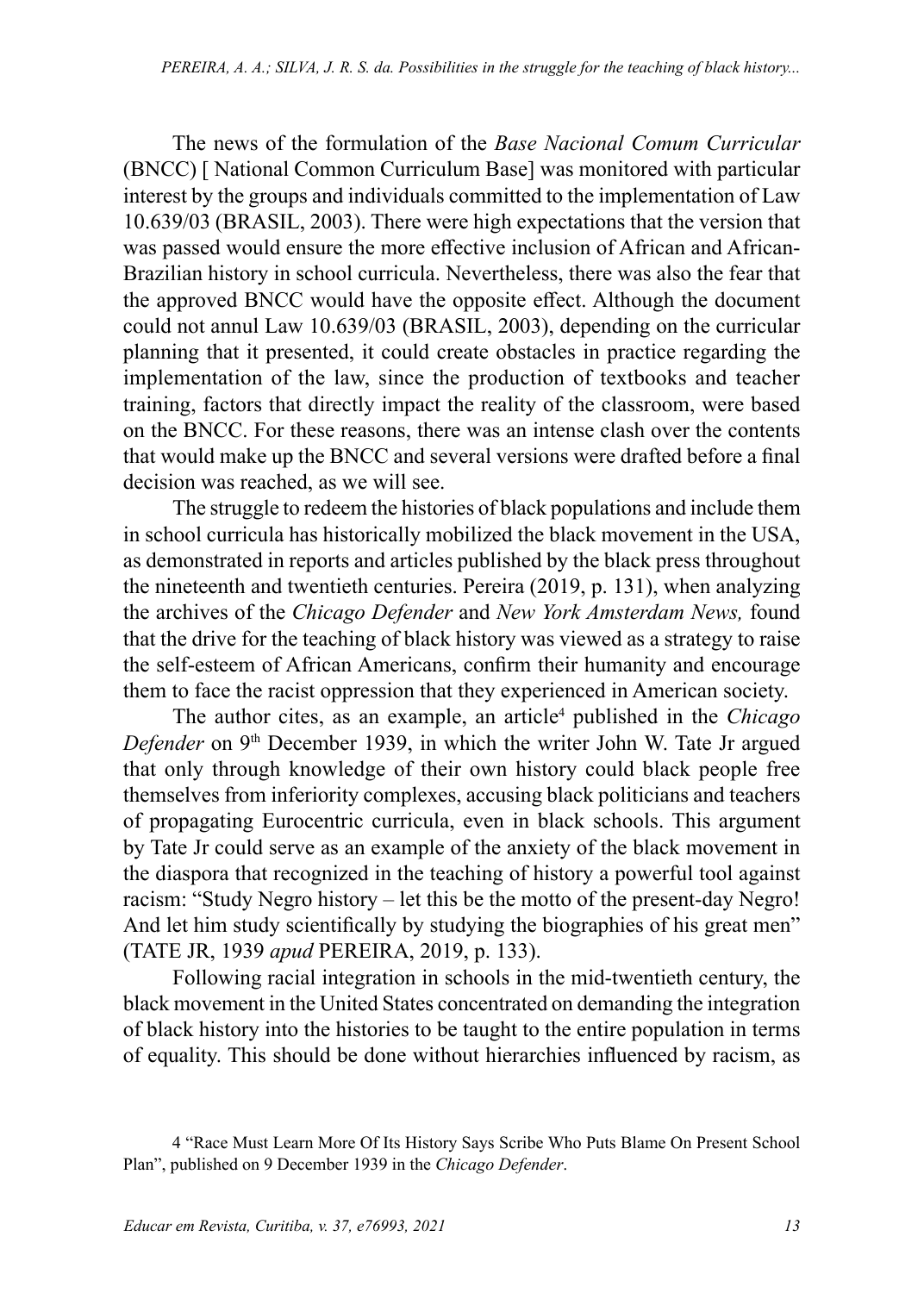African-American history would be fundamental to achieve an understanding of national history. In the ensuing decades, these efforts were intensified, inspiring bills of law that sought to modify curricular directives and guarantee the teaching of black history in schools through initiatives such as that of African-American politician William Boyland. In the 1980s, he proposed to the New York State Senate the inclusion of Black History in the curriculum of public schools, claiming that without it "the history of the United States is not taught correctly" (BOYLAND, 1983 *apud* PEREIRA, 2019, p. 138).

An opportunity to integrate historical African-American narratives into the national curriculum was formalized in the United States through a proposal to change the curriculum in the 1990s, known as National History Standards (NHS), which we believe could dialogue with Law 10.639/03 (BRASIL, 2003) in Brazil, both in its relationship with its potential for transformation and the controversies it spawned. The NHS were the result of the National Goals for Education, adopted in 1989 by state governments, approved in 1992 by President George Bush in the context of launching the national curriculum program America 2000.

America 2000 sought to implement in every community of the country national goals of competence in learning, in addition to tests to assess their progress up to the end of the millennium. The six goals set by the federal government were: school readiness, with every child starting school ready to learn; school completion, with the rate of high school graduation exceeding 90%; student proficiency in English, mathematics, sciences, history and geography; the USA topping the world ranking in mathematics and the sciences; promotion of adult literacy to compete in a global economy; and freeing schools from drugs and violence<sup>5</sup>.

Achieving the third goal, which included the teaching of history, required curriculum reform, as it involved preparation for responsible citizenship, which was considered necessary and productive for the inclusion of students in the modern economy. Seeking to maximize their democratic nature, the drafting of the NHS involved elementary and high school teachers and historians in a task force to create the standards, as well as submitting drafts to a national forum made up of 31 national organizations that had contributed to the creation of the norms and reviewing the second-last draft (NASH, 1997). The project was coordinated by the National Center for History in the Schools at the University of California in Los Angeles (UCLA), and involved dozens of national organizations with links to the teaching of history.

<sup>5</sup> See more in: George Bush (1991).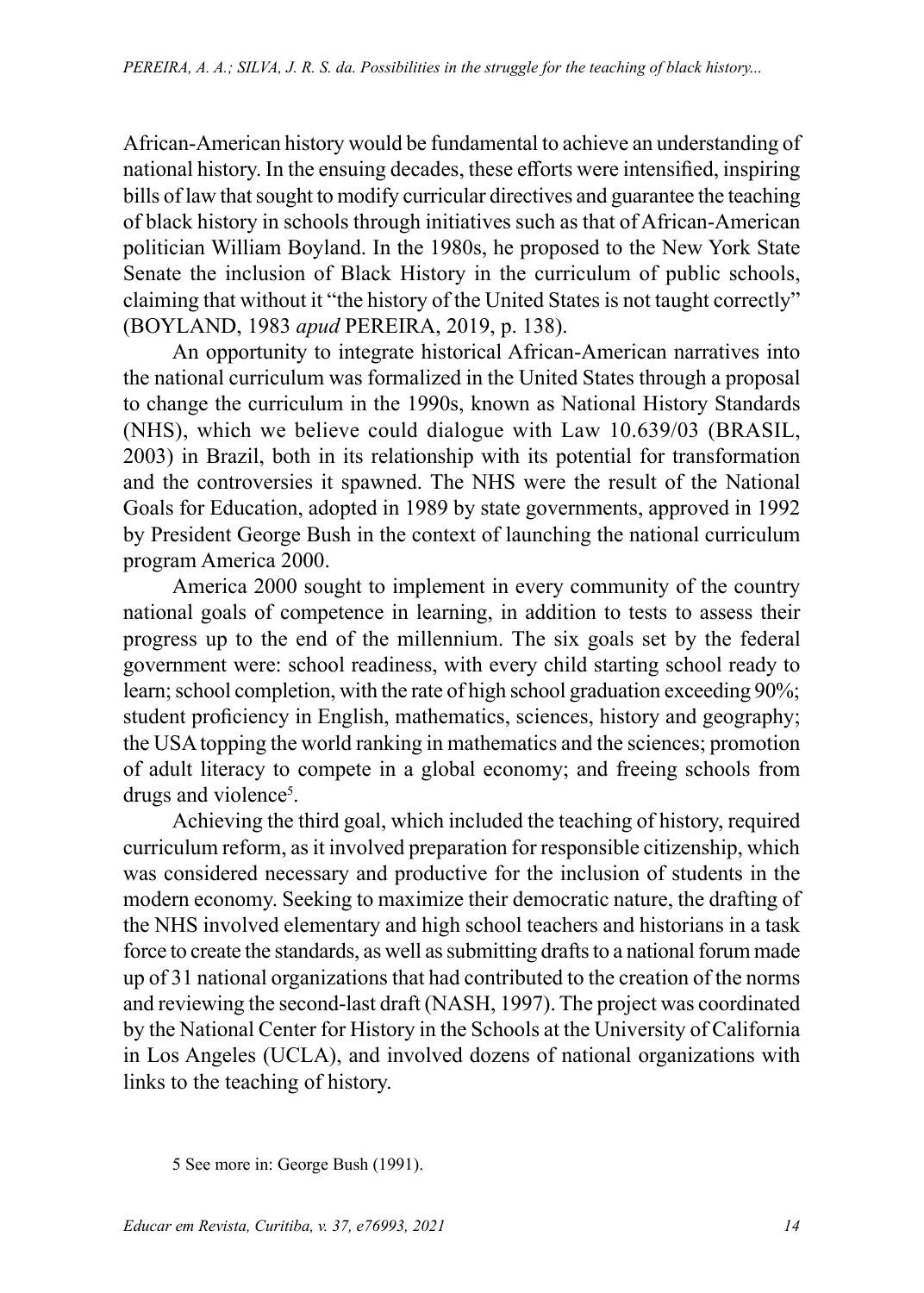After 32 months of work, in November 1994, the board of the NHS published 3 volumes, ranging from kindergarten to the 12<sup>th</sup> grade: *National Standards for United States History: Exploring the American Experience* (5th-12th grade); *National Standards for World History: Exploring Paths to the Present* (5th-12th grade); and *National Standards for grades K-4* (from kindergarten to 4th grade): *Expanding Children's World in Time and Space*. The NHS were not legally enforceable and did not mean direct federal interference in local education councils. According to Nash, Crabtree and Dunn (2000, p. 275), the use of the directives was voluntary and they were designed to "set forth the most essential understanding that American youngsters should master by the end of the fourth, eighth and twelfth grades".

Bearing in mind that one of the National Education Goals was for students to have knowledge of the diverse cultural heritage of the United States and world community by the year 2000, the NHS proposed a more inclusive and multicultural approach than had been seen in most local curricula and textbooks:

> We must aim, rather for a history curriculum that embraces yet goes beyond the admirable goal of representing a diverse variety of groups and cultures. Such a curriculum would aim not merely to determine which groups or civilization to include and how much time in the school year to award to each. Rather, it would identify the most important developments, processes, and transformations that we would like students to understand, formulate the historical questions we most want them to address, work out the humanistic and social scientific vocabulary we want them to be able to use, and create stimulating lessons that lead them to explore the broader landscapes in which groups, societies, and peoples interact. If pursued honestly, such an approach would produce unequivocally inclusive history (NASH; CRABTREE; DUNN, 2000, p. 275).

In the curriculum proposed by the NHS, less space was given to Europe, and more content on the history of Africa, Asia and Latin America was incorporated. An effort was also made to include histories of women, African Americans, religious minorities, native Americans (indigenous people), Latinos, Asian Americans and the working class, without shying away from exposing conflicts, power relations and exploitation. Beyond the mere inclusion of content on black history, Nash, Crabtree and Dunn (2000) reports the concern over the quality of the approach in that it would not be restricted to illustrious black people and commemorative dates but should also include the study of African-American life and culture. The 10 phases on the History of the United States,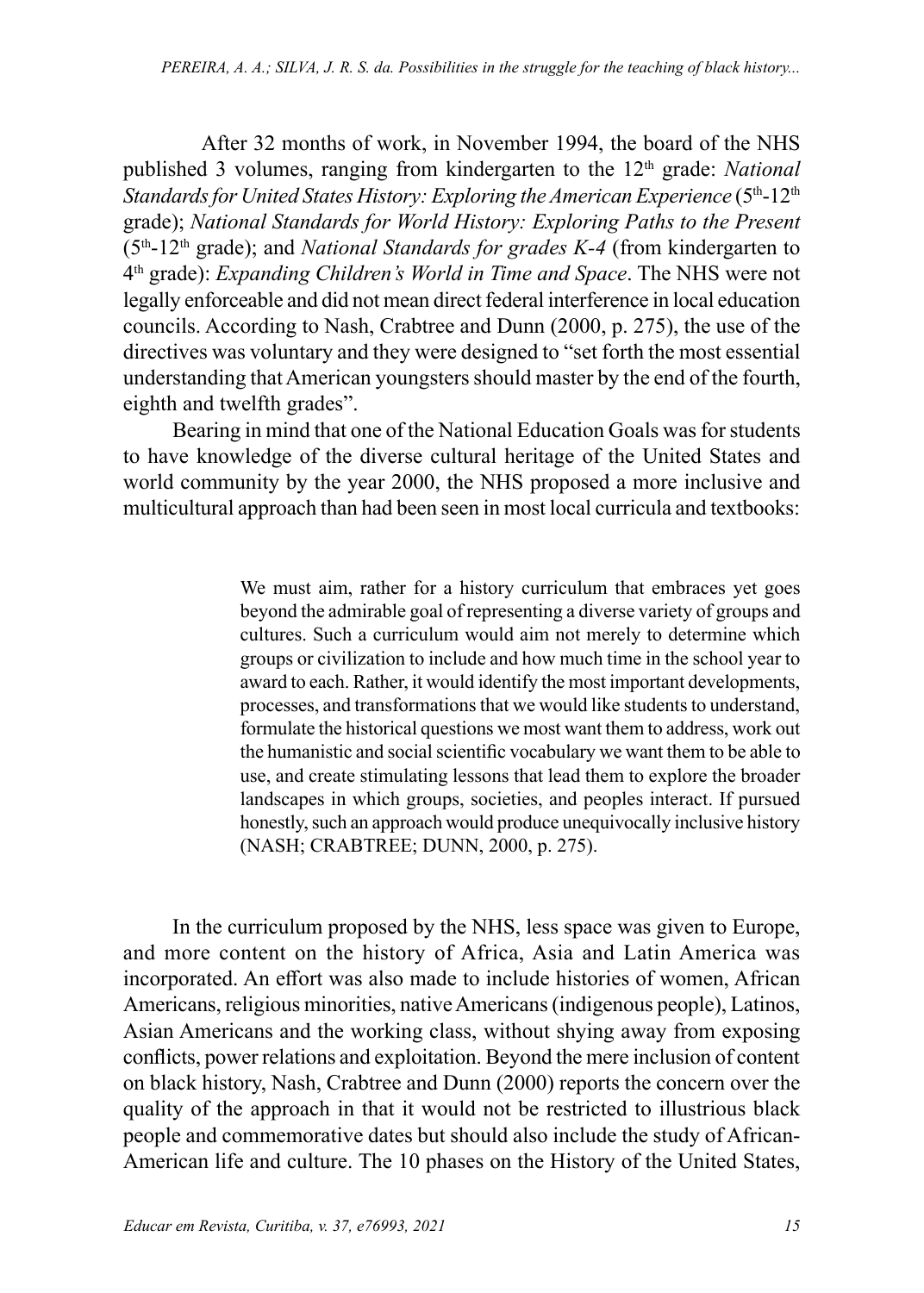for instance, beginning in the seventeenth century, included content on slavery, racism, the struggle for civil rights, the end of the racial segregation policy in schools and affirmative action policies in the country.

By bringing to the curriculum and thus to textbooks and explanations in the classroom the conflicts and power relations, i.e., domination, oppression and resistance, both the NHS and Law 10.639/03 (BRASIL, 2003) included key elements to begin the decolonization process. As argued by Gomes (2012b, p. 105), when the intention is to begin a dialogue between different cultures and the subjects that produce them, it is necessary to address the conflicts between historical experiences and different worldviews. Knowledge about the construction of the discourses that hierarchize cultural differences between human groups across race can destabilize the dominant epistemological models and produce in students and teachers "a posture of non-conformity that is necessary to take a hard look at the dominated or emerging models through which it is possible to learn a new type of relationship between knowledge and, therefore, between people and social groups" (GOMES, 2012a, p. 105, our translation).

The smaller space reserved for the history of Europe, the triumphs of western civilization, the historical acts of illustrious white men and the great events of political history provoked a wave of criticism of the NHS, which were widely publicized on television and in the newspapers at the time they were launched. Accused of being excessively multicultural and politically correct, the NHS, according to critics, were playing down the Western and promoting a form of anti-American history because learning about tense themes in American history, like the Ku Klux Klan and McCarthyism, could have a negative impact on national pride and embarrass students.

The possibility of adopting a historical perspective in school curricula that was not centered on the white European paradigm was considered unacceptable. To the neoliberals and neoconservatives, it was a distorted directive, to the extent that, in 1995, the United States Senate voted to condemn the NHS by 99 votes to 1, beginning a battle between center-left politicians and the extreme right over the NHS and the adoption of standards in all disciplines.

Meanwhile, in Brazil, the possibility of breaking away from the Eurocentric tradition in education has been the result of protests by black social movements demanding the implementation of laws and government interventions on a lower scale. In the United States, the traditional autonomy of states and even districts in education alone would result in resistance to any federal interference in the curricula. In this respect, it is important to highlight that the reach of the NHS was limited in the national reality, especially when compared with the developments resulting from Law 10.639/03 (BRASIL, 2003) in Brazil.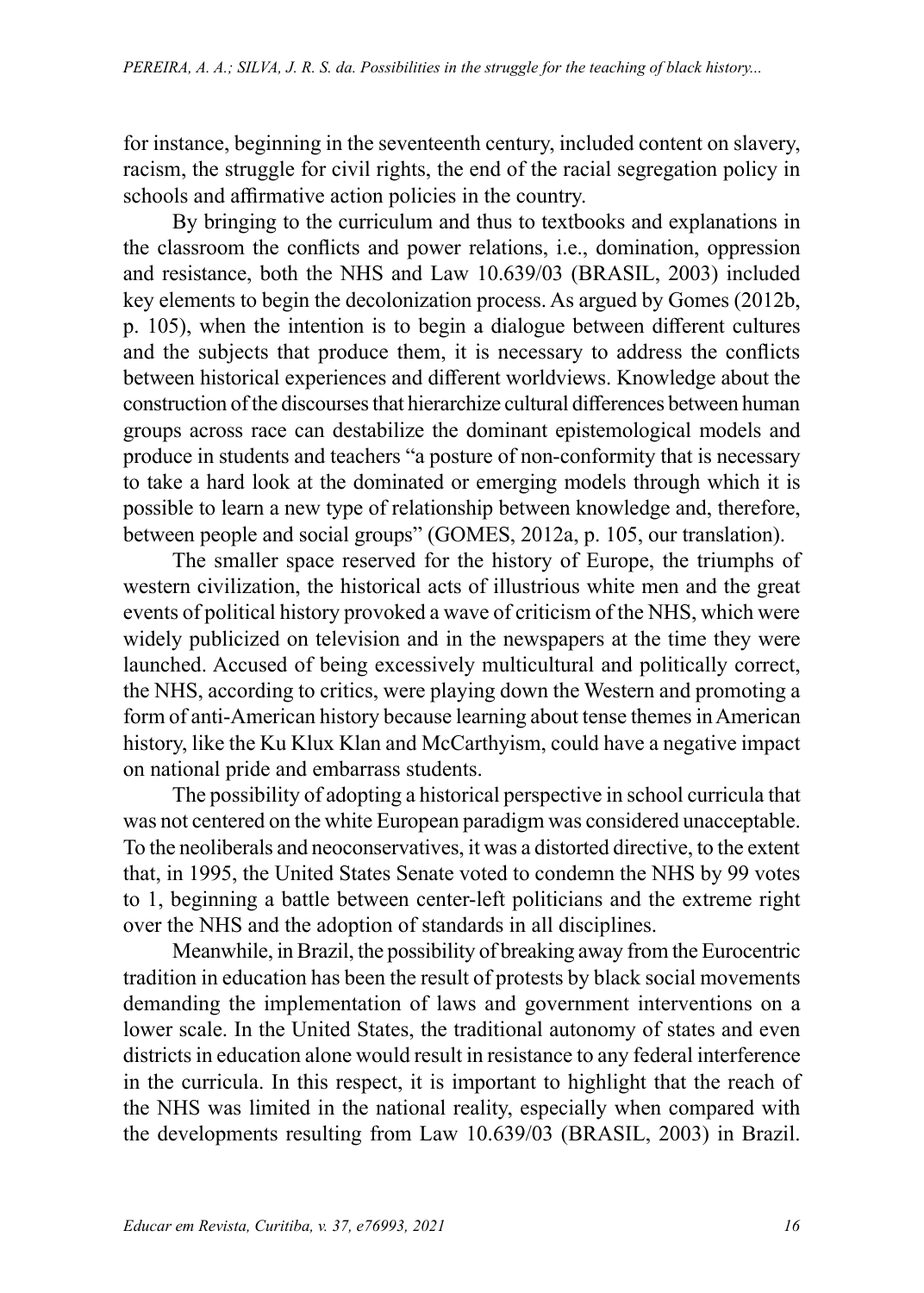The discussion proposed by the NHS did not take place in many states and, in some states, they were completely rejected, so that most in American schools the curriculum remained Eurocentric.

The advance of neoliberalism in the 1990s contributed even more to growing mistrust in the NHS and endorsed the protests of the critics on the extreme right who demanded less federal involvement in education. Those responsible for drafting the NHS, Nash, Crabtree and Dunn (2000, p. 18), however, claimed years later that despite this tense atmosphere, every American state, with the exception of Iowa, were open to developing academic standards for their public schools and the educators who analyzed the NHS directives considered them intelligent, wide-ranging and useful. In this respect, we understand that they were reflected in later curricular policies in the USA.

National education policies created since the 2000s, such as No Child Left Behind<sup>6</sup> (NCLB), in 2001, and the Common Core State Standards Initiative<sup>7</sup>, in 2010, according to Love (2019) and Lewis-McCoy (2016), hampered the integration of the history of black people in the United States and the diaspora in school curricula. In these proposals, the success of school came to be measured by the annual score in reading, mathematics and sciences, and educators have been held responsible for academic results and punished by cuts in funding for schools if the results are negative. Pressured to guarantee a good performance in the standardized tests, and striving to optimize their students' learning, many teachers have opted not to address subjects that are not included in these tests. This marginalizes content regarding Africans and their descendants. Furthermore, due to the Common Core, many states have decided to use textbooks that meet the standards, but do not represent black populations in a critical and integrated way in the main historical narrative.

6 The federal program No Child Left Behind was launched in 2001 by President George W. Bush, passed by Congress in that year and promulgated as a federal law in 2002. According to the program, every state was obliged to participate in the NAEP examination (*National Assessment of Educational Progress*) and present an annual variation of students' grades, with a schedule establishing when and how all students would achieve the goal of 100% proficiency by 2014. Schools that did not achieve these goals would be labeled as "in need of improvement" and face a series of onerous sanctions.

7 The **Common Core State Standards for mathematics and the English language were launched on** 2 June 2010, during the Barack Obama administration. They were formulated by the National Governors' Association and the Council of Chief State School Officers, which, in an attempt to avoid controversies like those in which the NHS became involved, left the decision on whether to adopt them in the hands of the state education departments. On the other hand, the states were encouraged to adopt the standards of the Race to the Top fund, a competitive subsidy of the Department of Education worth \$4.35 billion. In this case, the states compete for scholarships in evaluations of the efficiency of teachers, principals and students based on the common standards. 45 states plus the District of Columbia complied with this policy.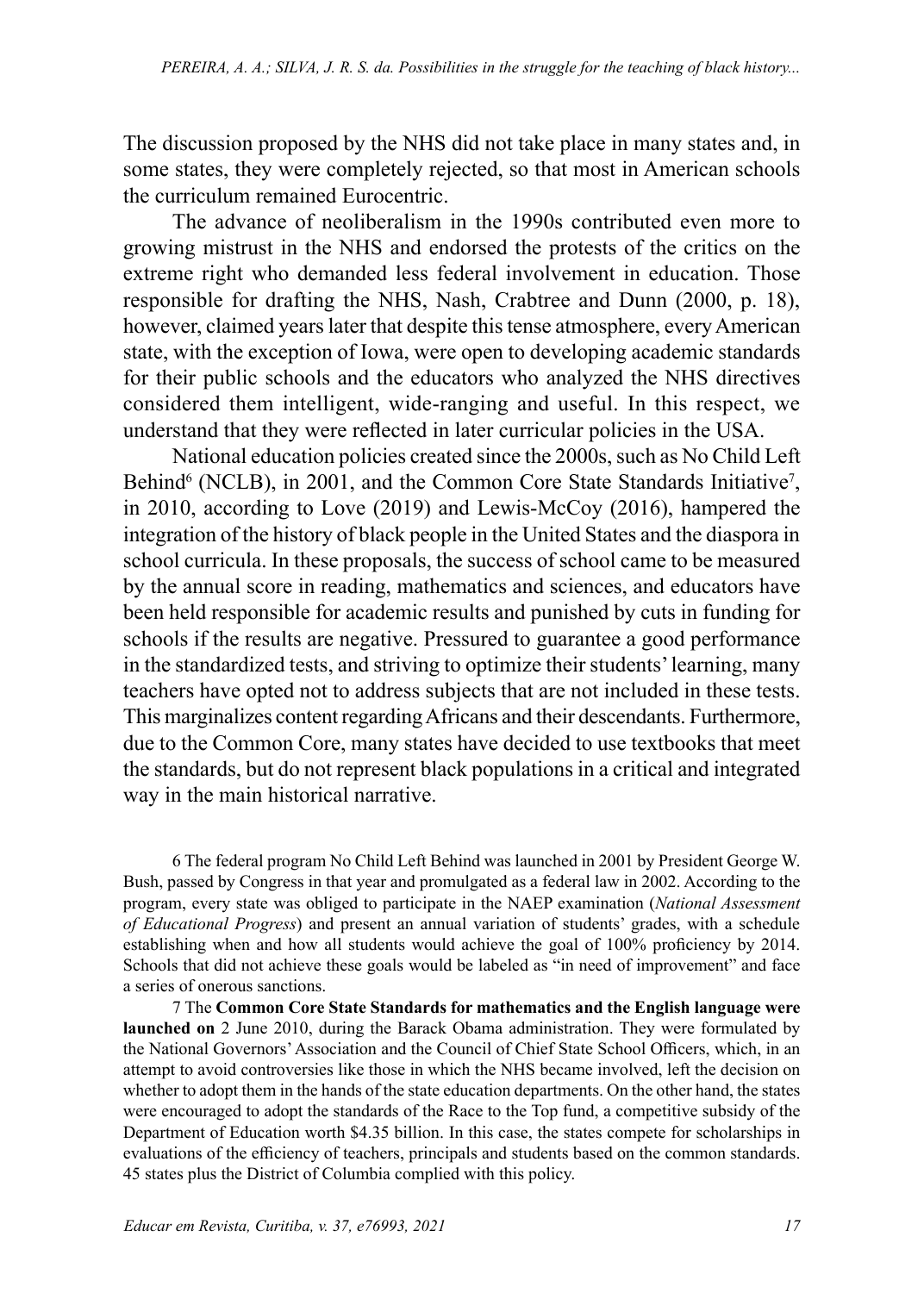In recent years, Brazil has specialized in adopting student performance assessments at all levels of learning, with examinations on a large scale, such as the *Sistema de Avaliação da Educação Básica* (SAEB) [Basic Education Evaluation System], *Exame Nacional do Ensino Médio* (ENEM) [National High School Examination]) and the *Exame Nacional de Desempenho de Estudantes* (ENADE) [National Student Performance Examination]. The next step will be the implementation of a *Base Nacional Comum Curricular* (BNCC) [National Common Curriculum Base]. The construction of the BNCC in Brazil, especially with regard to the field of history, was a recent and difficult process, with many upsides and downsides concerning the incorporation of historical agencies of black and indigenous populations into the curricula. The first version was drafted by a committee of specialists in history teaching, including university professors and teachers of basic education recommended by the Undime União Nacional dos Dirigentes Municipais de Educação (Undime) [ National Union of Municipal Education Managers] and Conselho Nacional dos Secretários de Estado de Educação (Consed) [National Council of State Education Secretaries], as well as university professors invited by the Ministério da Educação (MEC) [Ministry of Education]. This committee presented its first version of the BNCC for public debate in 2015. The political advances in terms of democratization of education in Brazil and the curricular documents created as a result of historical struggles of the black movement, such as Law 10.639/03 (BRASIL, 2003) and the *Diretrizes Curriculares Nacionais para a Educação das Relações Étnico-Raciais e para o Ensino de História e Cultura Afro-Brasileira* (BRASIL, 2004) [National Curricular Directives for the Teaching of Ethnic and Race Relations and the Teaching of African-Brazilian History and Culture], created a potential for drafting a first version of the BNCC. In this document, the perspective of breaking away from Eurocentrism in history teaching and, consequently, more room on the curricula for the agency of black and indigenous peoples in the history of Brazil were made clear. A good example of an advance enabled by Law 10.639/03 (BRASIL, 2003) in the first version of the BNCC, in the Curricular Component of History, was the sequence of research procedures recommended for the first year of high school, in the part dedicated to the socalled "Amerindian, African and African-Brazilian worlds":

> (CHHI1MOA013) – Value the role of Amerindians, Africans and African Brazilian and immigrants in different events of Brazilian history. (CHHI1MOA014) – Interpret the black and quilombola movements in contemporary Brazil, establishing relationships between these movements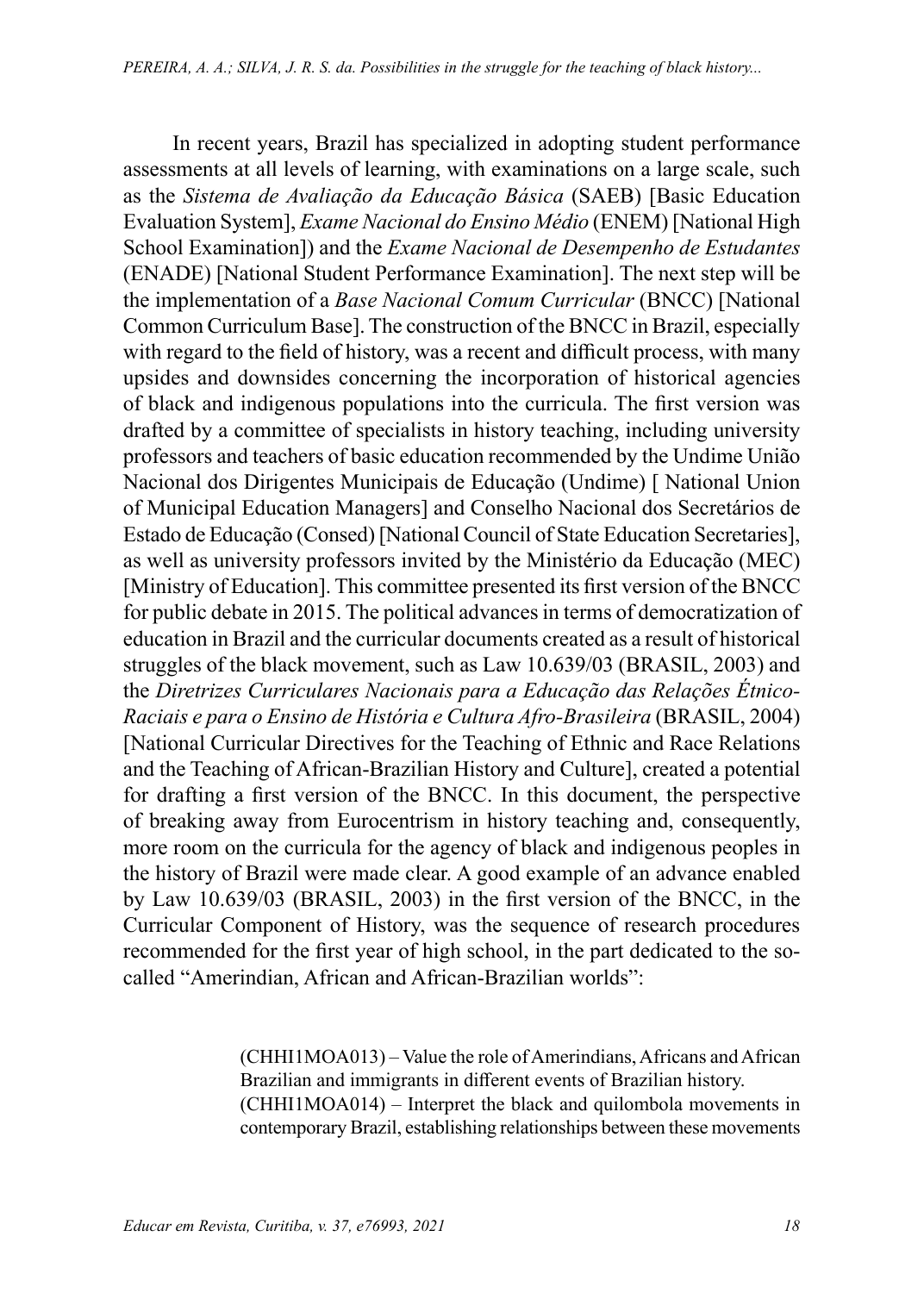and the historical trajectories of these populations from the nineteenth to the twenty-first century (BRASIL, 2015 *apud* BRAZÃO, 2017, p. 8, our translation).

 This first version was completely abandoned, since the Minister of Education himself, who formed the committee responsible for drafting the document, did not agree with the result of the committee's work, as shown in reports published in the press at the time<sup>8</sup>. Even the public debate held on this first version ended up being ignored and the second version, presented in 2016, was completely different from the first, restoring the Eurocentric aspect traditionally found in history curricula in Brazil since the nineteenth century (SILVA; MEIRELES, 2017). The removal of the innovations and advances presented in the first version of the BNCC, in 2015, was similar to what occurred in the USA regarding the NHS in the 1990s.

From 2017 to 2018, the Ministry of Education approved the BNCC for elementary education and high schools, which were drafted by a new committee of teachers recommended by the Ministry of Education that was completely different from the committee that worked on the first version in 2015. According to the content of its website, the BNCC "must provide guidelines for curricula of the teaching systems and networks of the states, as well as teaching proposals for all public and private schools providing pre-school education, elementary education and high school education all over Brazil" (BRASIL, 2018, our translation) . Although the BNCC for history, approved by the MEC, incorporated aspects of what is advocated by Law 10.639/03 (BRASIL, 2003), which we recognize as an advance in the democratization of history teaching in Brazil, the curricular document currently in force continues to be characterized by Eurocentrism. An example can be found in the Curricular Component of History for the eighth grade, when addressing the "Thematic Unit" dedicated to the "processes of independence in the Americas". When indicating the "Objects of Knowledge", although this includes "The Saint-Domingue slave revolt and its multiple meanings and developments: the case of Haiti", it emphasizes in the following item "The tutelage of the indigenous population, the slavery of blacks and the tutelage of former slaves" and the following "skills":

8 For a good example, see: Moreno (2015).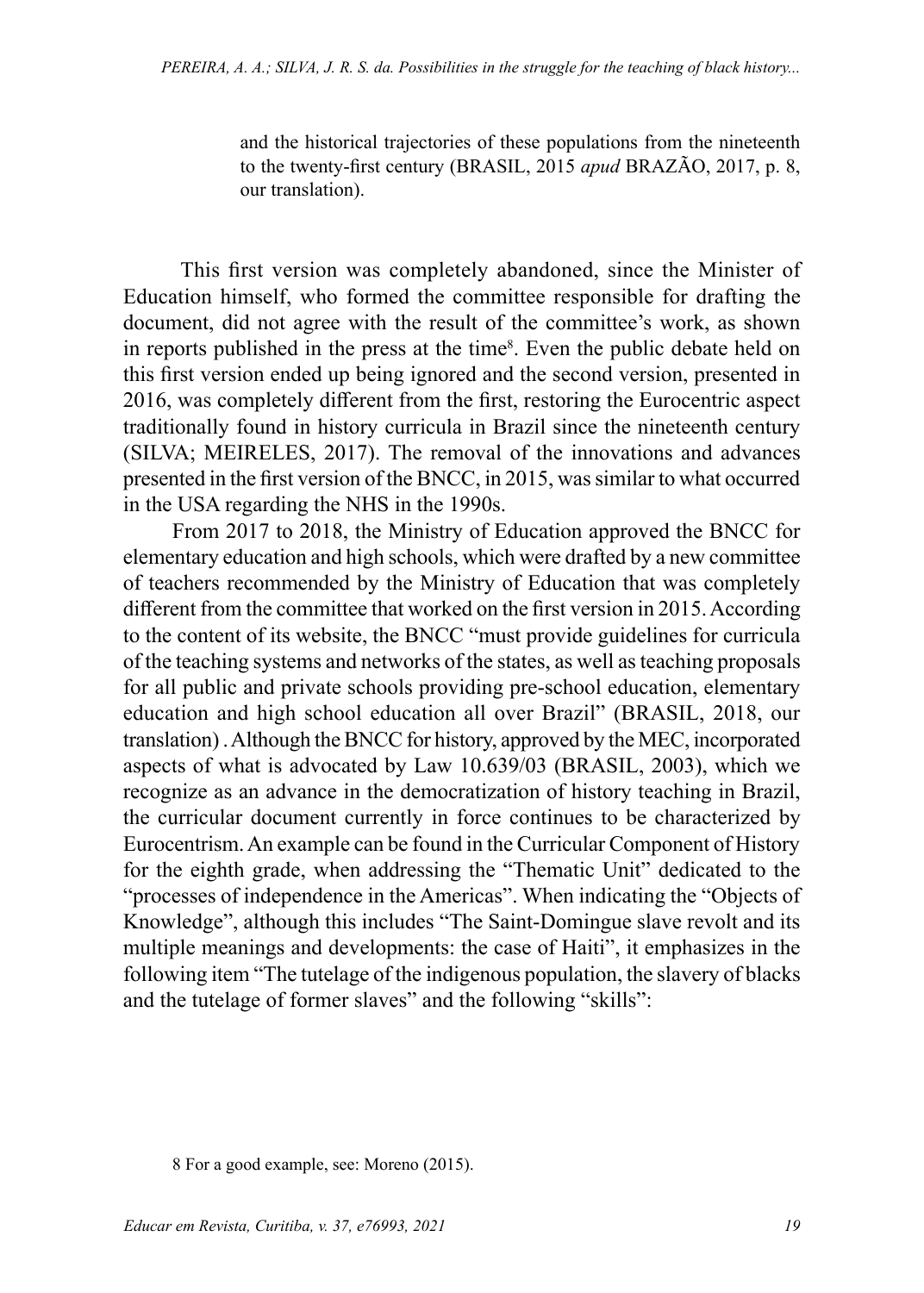(EF08HI14) Discuss the notion of tutelage of the indigenous groups and the participation of black people in Brazilian society from the end of the colonial period, identifying aspects that remained unchanged in the form of prejudice, stereotypes and violence against indigenous and black populations in Brazil and the Americas (BRASIL, 2018, p. 425, our translation).

It seems to us that, although "black participation" is compulsory owing to Law 10.639/03 (BRASIL, 2003) and is mentioned in the BNCC, there is a heavier emphasis on slavery, tutelage and violence in the curriculum document, as shown in the cited example, rather than agency, the production of diverse struggles and forms of resistance on the part of the black population in the historical process of the formation of Brazilian society. We understand that the work that will be done based on this BNCC, whether it potentiates knowledge in relation to the historical role of the black population or remains focused on "tutelage" or slavery will depend on each individual teacher. The fact we highlight in this article has to do with the possibilities created for the democratization of history teaching through the existence of Law 10.639/03 (BRASIL, 2003), a result of the struggles of the black movement in Brazil.

It is not a matter of holding teachers responsible for compliance with the law, but rather a matter of recognizing their role in selecting curricula. The textbook publishing market and teacher training courses at Brazilian universities had already been impacted by efforts to comply with legislation in our country in the last two decades, presenting resources and possibilities for training and the later actions of male and female teachers. The road to a satisfactory offer of teaching materials and teacher training courses that comply with Law 10.639/03 (BRASIL, 2003) remains a long one, but progress must be made even with the current BNCC. In the absence of materials aligned with such curricular perspectives, teachers are capable of subverting and innovating, adapting the production of historical knowledge to the reality in which they operate. Mandatory content alone does not guarantee new approaches. It falls to teachers to articulate contributions from the theory of history, historiography, the curricular field and the teaching of history, mastering them and, in so doing, breaking with racist stereotypes.

In this movement surrounding the construction of the BNCC, both the creators and the critics of the base relied, among other things, on the results of the Common Core Standards and NCLB in the United States to defend their positions. The implementation of national curricular bases, followed by equally standardized tests and assessments that classify, reward and punish educational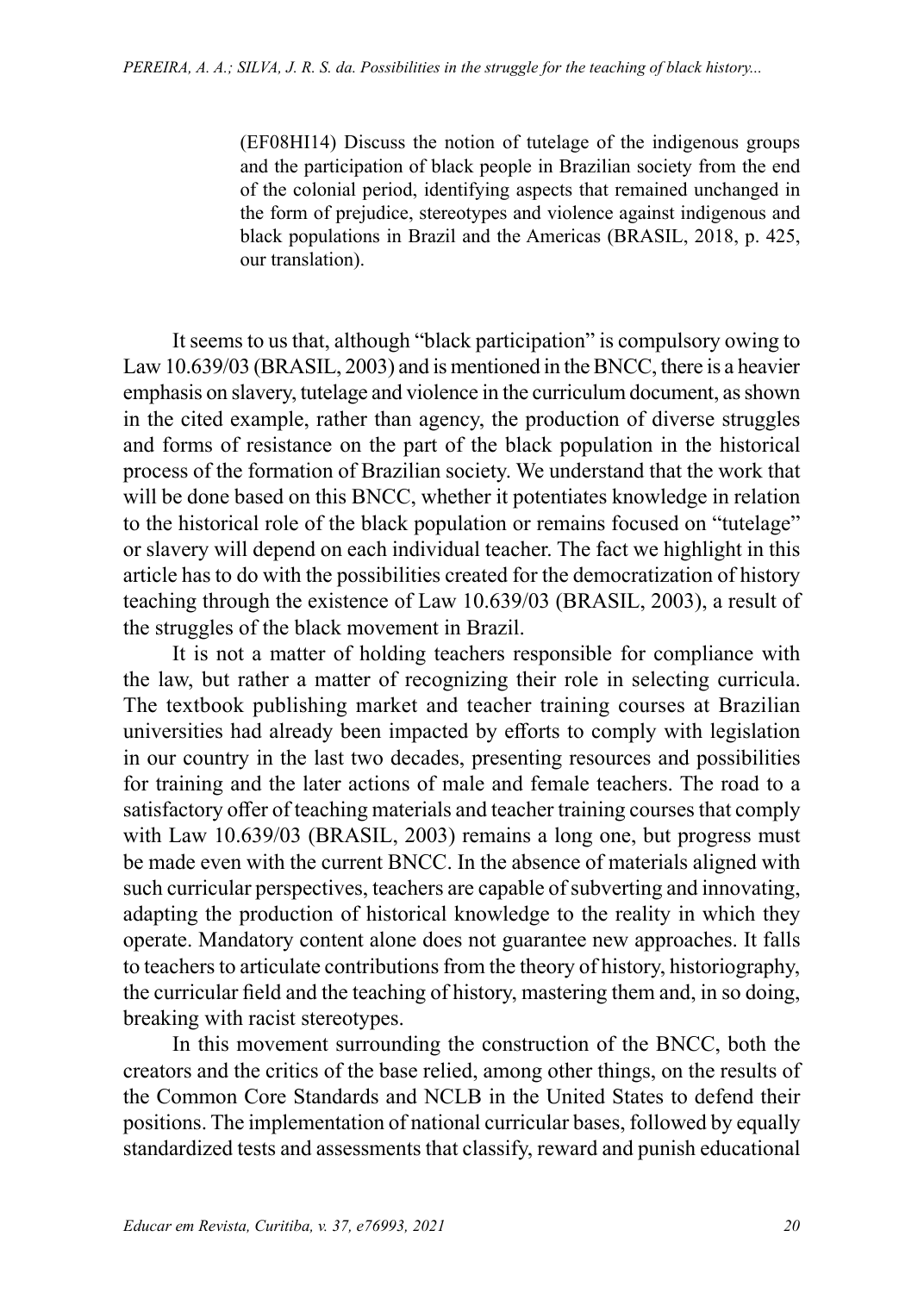institutions, has been presented as the solution to the problems in education by the "neoliberal" initiative in the world. This initiative is represented either by politicians, big business conglomerates in the field of education or private foundations<sup>9</sup>. Proposals are generally based on the expectation that curriculum standards would guarantee the improvement of student and teacher performance, progressively eliminating gaps and inequalities in education.

It is not the objective of this article to evaluate the real results of such projects, but rather to signal that the adoption of curricular standards forces teachers to choose between what would be a "story of truth/really important", which is the one legitimized by tradition and tested in external assessments, and "minority contributions/extra information", and thus dispensable, which almost always correspond to narratives of subordinate groups that continue to fight for the recognition of their historical roles. This kind of choice, guided by the racial theories that historically supported the construction of curricular guidelines, only reinforces Eurocentrism and racism in curricula, both in Brazil and in the USA. In other words, when it comes to standards, it is necessary to remember that in countries that were colonized in the Modern Age, the standard in general is white, western, patriarchal and heteronormative.

Promoting the dialogue between the NHS and Law 10.639/03 (BRASIL, 2003), in turn, helps us to demonstrate the transnational nature of the movement of black militants and education professionals in the struggle for the decolonization process of history curricula in the African diaspora and facing reactions from the more conservative sectors of society.

# **Final Considerations**

According to Pereira (2019) and Lewis-McCoy (2016) regarding African-Brazilian and African-American histories, respectively, the introduction of disciplinary content from a perspective that opposes hegemony has historically occurred in a timely manner, largely due to the engagement of teachers in the anti-racist struggle. There are people who are politically committed to opposing racism and seek to address issues that affect their students and their communities and thus reimagine and rewrite curricula to provide examples and strategies of resistance (LOVE, 2019). We understand that the classroom is a space for

<sup>9</sup> Regarding the fundamental role of private foundations in the establishment of the BNCC in Brazil, see the article by Rebecca Tarlau and Kathryn Moeller (2020).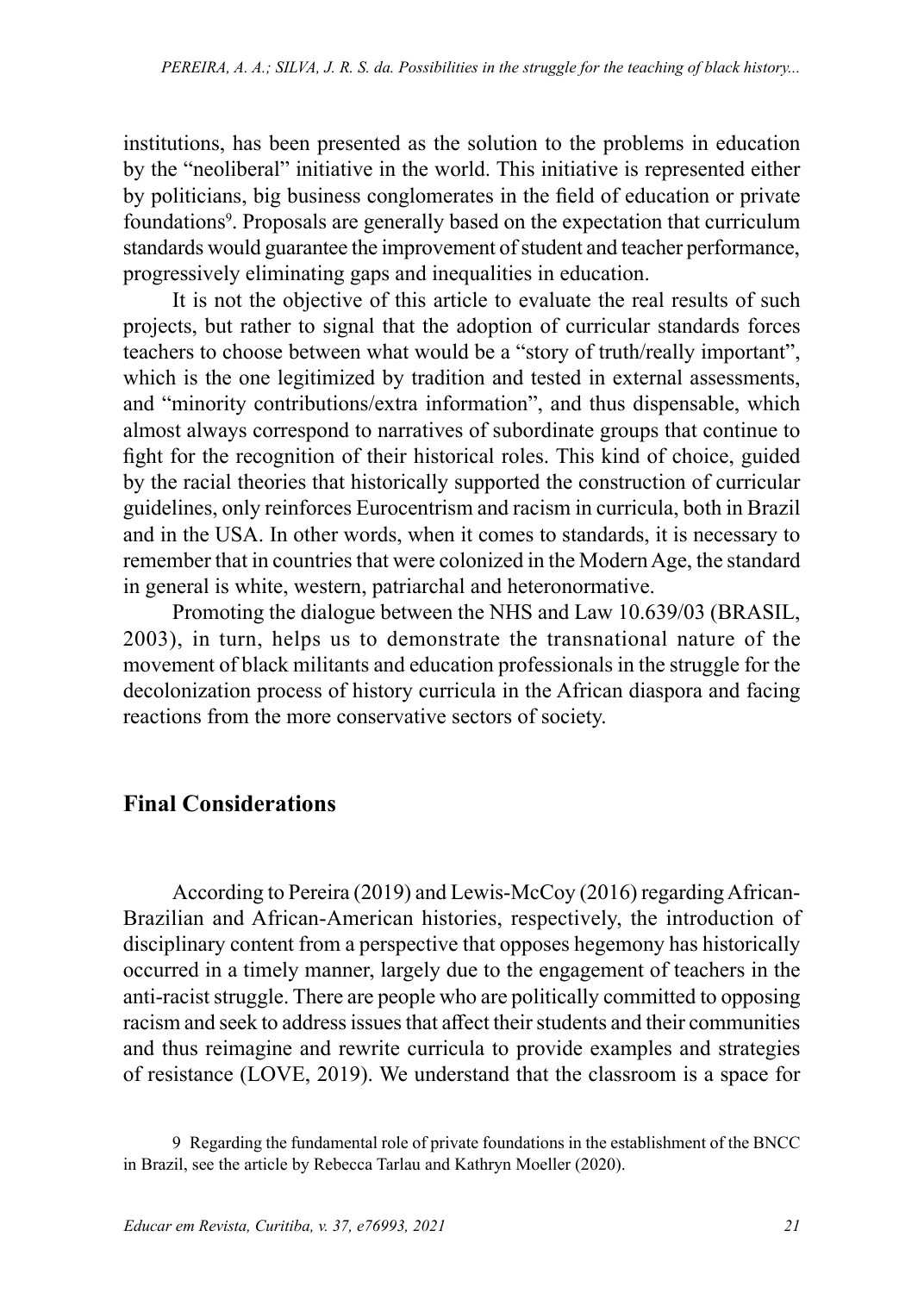negotiation of narratives and, even with the strictest Eurocentric curricula, teachers from all over the African diaspora have demonstrated through their teaching that every class can also be a class on the histories of black populations.

Directives proposed by Law 10.639/03, in Brazil, and by the NHS, in the USA, in recent decades have opened up new possibilities in the struggle for the teaching of black histories. However, as explained above, regarding the fight for education and the review of the histories told about black people, it is important to highlight that both of these curriculum policies were the result of protests and interventions by black militants, teachers and historians who, in their work and/or political and social struggles, sought loopholes to construct historical narratives against hegemony through the perspectives and experiences of black populations. Perhaps the clearest example in this respect is Professor Doctor Petronilha Beatriz Gonçalves e Silva, the first black Brazilian woman to earn a doctorate in Education and the first black person to become a member of the National Education Council (CNE), recommended by the Brazilian black movement in 2002. Professor Petronilha was the rapporteur responsible for drafting the *Diretrizes Curriculares Nacionais para a Educação das Relações Étnico-Raciais* [National Curricular Directives for the Teaching of Ethnic and Race Relations], published in 2004, a year after the promulgation of Law 10.639/03 (BRASIL, 2003).

Agents of the anti-racist struggle, white and black people who work in the field of education, create spaces for negotiation in curricular documents such as the BNCC and the Common Core State Standards in a dialectic that does not accept cultural hegemonies and use the "culture of the anti-racist struggle" (PEREIRA; LIMA, 2019), produced by the actions of the transnational black movement to construct visions of community and a version of historical memory that subvert the minority positions that were attributed to them by the colonial system (BHABHA, 1998).

# **REFERENCES**

ALBERTI, Verena; PEREIRA, Amilcar Araujo (org.). *Histórias do movimento negro no Brasil*. Rio de Janeiro: Pallas: CPDOC: FGV, 2007.

ANDREWS, George Reid. O negro no Brasil e nos Estados Unidos. *Lua Nova*, São Paulo, v. 2, n. 1, p. 52-56, 1985.

BHABHA, Homi. *O local da cultura*. Belo Horizonte: Editora da UFMG, 1998.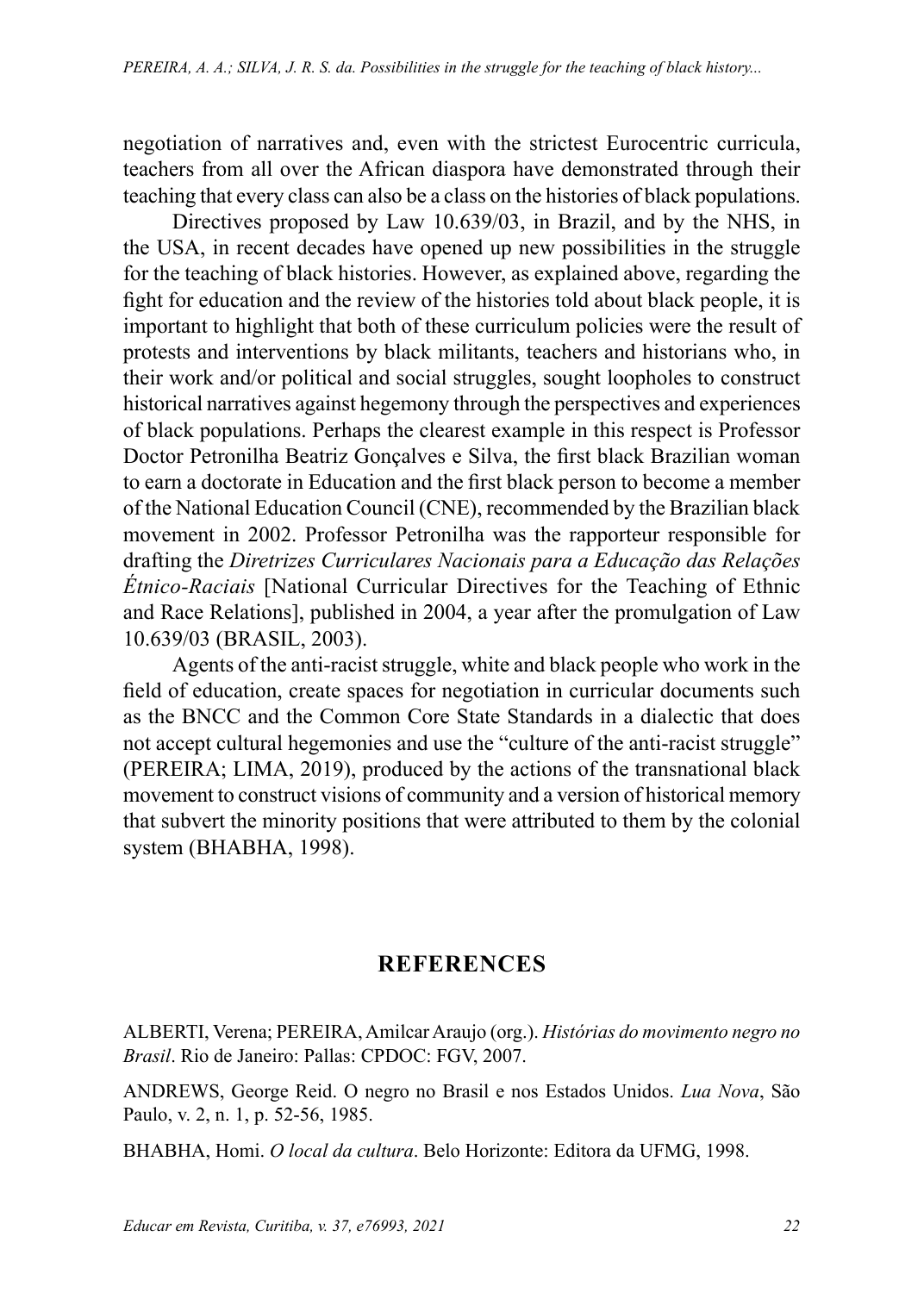BRASIL. [Constituição (1988)]. *Constituição da República Federativa do Brasil*. Brasília, DF: Presidência da República, 2016. Available at: [http://www.planalto.gov.br/](http://www.planalto.gov.br/ccivil_03/constituicao/constituicaocompilado.htm) [ccivil\\_03/constituicao/constituicaocompilado.htm](http://www.planalto.gov.br/ccivil_03/constituicao/constituicaocompilado.htm). Accessed on: Sept. 30, 2020.

BRASIL. Presidência da República. *Lei nº [10.639, de 9 de janeiro de 2003.](http://legislacao.planalto.gov.br/legisla/legislacao.nsf/Viw_Identificacao/lei%2010.639-2003?OpenDocument)* Altera a Lei nº 9.394, de 20 de dezembro de 1996, que estabelece as diretrizes e bases da educação nacional, para incluir no currículo oficial da Rede de Ensino a obrigatoriedade da temática "História e Cultura Afro-Brasileira", e dá outras providências. Brasília, DF: Presidência da República, 2003. Available at: https://legislacao.presidencia.gov.br/atos/?tipo=LEI& numero=10639&ano=2003&ato=431MTTq10dRpWTbf4 . Accessed on: Sept. 20, 2020.

BRASIL. Ministério da Educação. *Diretrizes Curriculares Nacionais para a Educação das Relações Étnico-Raciais e para o Ensino de História e Cultura Afro-Brasileira e Africana*. Brasília, DF: MEC, 2004.

BRASIL. Ministério da Educação. *Base Nacional Comum Curricular*. Brasília, DF: MEC, 2018. Available at: http://basenacionalcomum.mec.gov.br/. Accessed on: Sep. 25, 2020.

BRAZÃO, Diogo Alchorne. A BNCC como um território de disputas de poder: As permanências e rupturas do pensamento eurocêntrico no componente curricular de História da Base Nacional Comum Curricular. *In*: SIMPÓSIO NACIONAL DE HISTÓRIA, 29., 2017, Brasília. *Anais* [...]. Brasília, DF: ANPUH, 2017. p. 1-12. Tema: *Contra os Preconceitos: História e Democracia.* Available at: [https://www.snh2017.](https://www.snh2017.anpuh.org/resources/anais/54/1502851740_ARQUIVO_BNCCcomoterritoriodedisputas-DiogoBrazao-ANPUH.pdf) [anpuh.org/resources/anais/54/1502851740\\_ARQUIVO\\_BNCCcomoterritoriodedisputas-](https://www.snh2017.anpuh.org/resources/anais/54/1502851740_ARQUIVO_BNCCcomoterritoriodedisputas-DiogoBrazao-ANPUH.pdf)[DiogoBrazao-ANPUH.pdf.](https://www.snh2017.anpuh.org/resources/anais/54/1502851740_ARQUIVO_BNCCcomoterritoriodedisputas-DiogoBrazao-ANPUH.pdf) Accessed on: Sept. 30, 2020.

BUSH, George. *America 2000*: An Education Strategy. Washington, DC: ERIC, 1991. Sourcebook. Available at: https://www.files.eric.ed.gov/fulltext/ED321985.pdf. Accessed on: Nov. 20, 2020.

DECLARAÇÃO E PROGRAMA DE AÇÃO. Conferência Mundial contra o Racismo, Discriminação Racial, Xenofobia e Intolerância Correlata. Brasília, DF: Ministério da Cultura: Fundação Cultural Palmares, 2001. Available at: [http://www.unfpa.org.br/](http://www.unfpa.org.br/Arquivos/declaracao_durban.pdf) [Arquivos/declaracao\\_durban.pdf.](http://www.unfpa.org.br/Arquivos/declaracao_durban.pdf) Accessed on: Nov. 19, 2020.

DOMINGUES, Petrônio. Movimento negro brasileiro: alguns apontamentos históricos. *Revista Tempo*, Niterói, v. 12, n. 23, p. 100-122, 2007.

GOMES, Nilma Lino. Relações étnico-raciais, educação e descolonização dos currículos. *Currículo sem Fronteiras*, [*s.l.*], v. 12, n. 1, p. 98-109, jan./abr. 2012a.

GOMES, Nilma Lino. Movimento negro e educação: ressignificando e politizando a raça. *Educação & Sociedade*, Campinas, v. 33, n. 120, p. 727-744, 2012b.

GONÇALVES, Luiz Alberto; SILVA, Petronilha Beatriz. Movimento negro e educação. *Revista Brasileira de Educação*, Rio de Janeiro, n. 15, p. 134-158, 2000.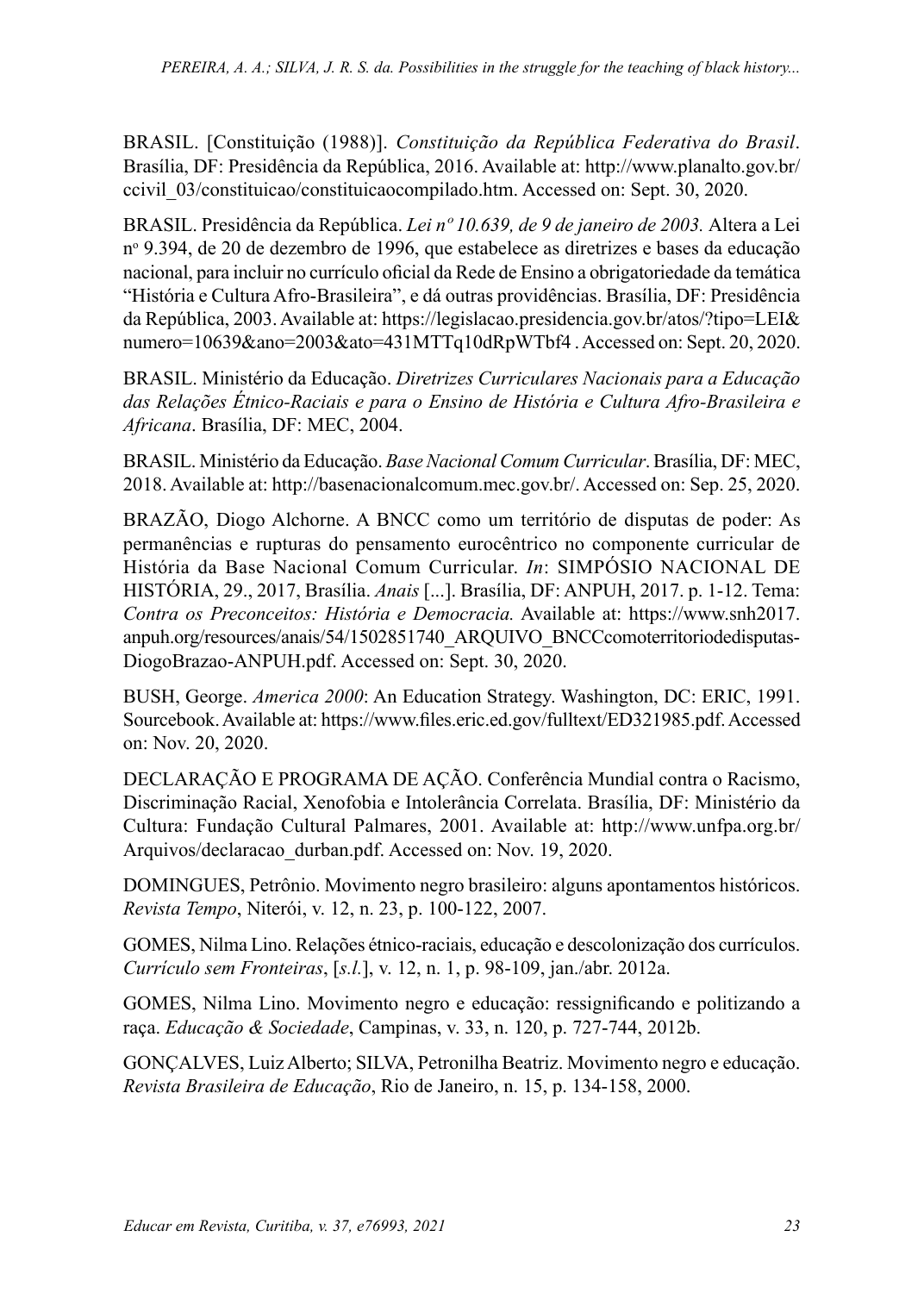HICKLING-HUDSON, Anne; AHLQUIST, Roberta. Contesting the curriculum in the schooling of indigenous children in Australia and the USA: from Eurocentrism to culturally powerful pedagogies. *Comparative Education Review*, Chicago, v. 47, n. 1, p. 64-89, 2003.

LEWIS-MCCOY, R. L'Heureux. Our kids; whose history? *Ebony,* Louisville, KY, feb. 2016.

LOEWEN, James W. *Lies My Teacher Told Me*: Everything Your American History Textbook Got Wrong. [*S. l.*]: Touchstone Books, 1995.

LOPES, Alice Casimiro. Teorias pós-críticas, política e currículo. *Educação, Sociedade & Culturas*, Porto, n. 39, p. 7-23, 2013. (Dossier Temático – Configurações da Investigação Educacional no Brasil).

LOVE, Bettina L. *We Want to Do More Than Survive*: Abolitionist Teaching and the Pursuit of Educational Freedom. Boston: Beacon Press, 2019.

MACEDO, Elizabeth. Currículo como espaço-tempo de fronteira cultural. *Revista Brasileira de Educação*, São Paulo, v. 11, n. 32, p. 285-296, 2006.

MATTOS, Hebe. O ensino de História e a luta contra a discriminação racial no Brasil. *In*: ABREU, Martha; SOIHET, Raquel (org.). *Ensino de História*: conceitos, temáticas e metodologias. Rio de Janeiro: Casa da palavra, 2003. p. 127-136.

MORENO, Ana Carolina. Currículo de história sem Tiradentes é criticado por ex-ministro da Educação. *G1*, 2015. Available at: [http://g1.globo.com/educacao/noticia/2015/10/](http://g1.globo.com/educacao/noticia/2015/10/janine-diz-que-falta-de-repertorio-em-novo-curriculo-proposto-para-historia.html) [janine-diz-que-falta-de-repertorio-em-novo-curriculo-proposto-para-historia.html](http://g1.globo.com/educacao/noticia/2015/10/janine-diz-que-falta-de-repertorio-em-novo-curriculo-proposto-para-historia.html). Accessed on: Sept. 20, 2020.

NASH, Gary. Reflections on the National History Standards. *National Forum*, 1997. Available at: http://www-personal.umich.edu/~mlassite/discussions261/nash.html. Accessed on: Jan. 02, 2021.

NASH, Gary B.; CRABTREE, Charlotte; DUNN, Ross E. *History on trial*: culture wars and the teaching of the past*.* [*S.l.*]: Vintage Books Edition, 2000.

PEREIRA, Amilcar Araujo. "Por uma autêntica democracia racial!": os movimentos negros nas escolas e nos currículos de história. *Revista História Hoje*, São Paulo, v. 1, n. 1, p. 111-128, 2012.

PEREIRA, Amilcar Araujo. Black Lives Matter nos currículos? Imprensa negra e antirracismo em perspectiva transnacional. *Cadernos de Pesquisa*, São Paulo, v. 49, n. 172, p. 122-143, abr./jun. 2019.

PEREIRA, Amilcar Araujo; LIMA, Thayara C. Silva de. Performance e Estética nas Lutas do Movimento Negro Brasileiro para Reeducar a Sociedade. *Rev. Bras. Estud. Presença*, Porto Alegre, v. 9, n. 4, p. 1-30, 2019.